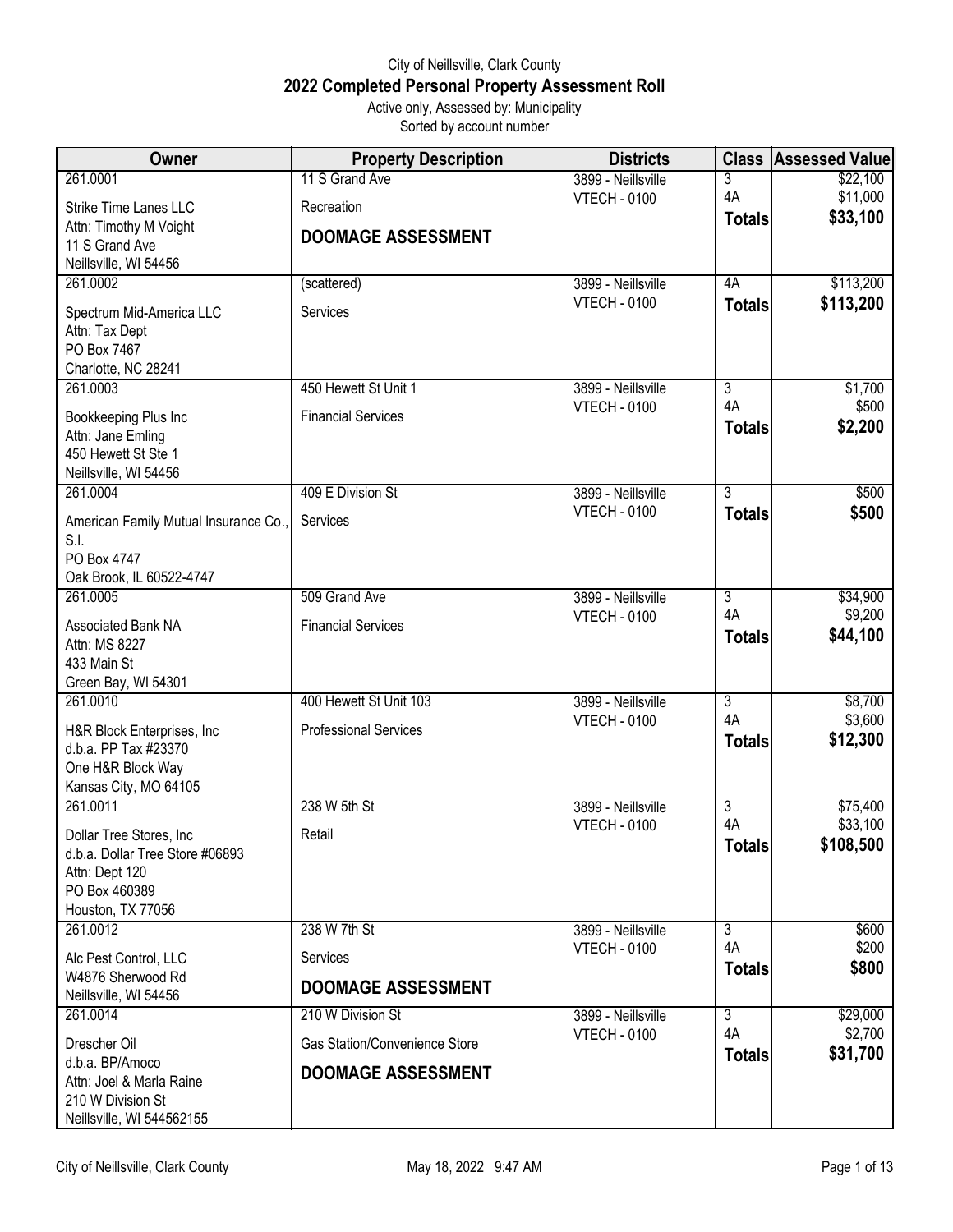| Owner                                                           | <b>Property Description</b> | <b>Districts</b>                          |                           | <b>Class Assessed Value</b> |
|-----------------------------------------------------------------|-----------------------------|-------------------------------------------|---------------------------|-----------------------------|
| 261.0016                                                        | (scattered)                 | 3899 - Neillsville                        |                           | \$500                       |
| <b>ADT LLC</b>                                                  | <b>Security Services</b>    | <b>VTECH - 0100</b>                       | <b>Totals</b>             | \$500                       |
| PO Box 54767<br>Lexington, KY 40555                             |                             |                                           |                           |                             |
| 261.0017                                                        | 409 E Division St           | 3899 - Neillsville                        | $\overline{3}$            | \$200                       |
| Scott L Schmidt Agent                                           | Sales                       | <b>VTECH - 0100</b>                       | <b>Totals</b>             | \$200                       |
| d.b.a. American Family Insurance Agent                          |                             |                                           |                           |                             |
| PO Box 167<br>Neillsville, WI 54456-0167                        |                             |                                           |                           |                             |
| 261.0019                                                        | 1201 E Division St          | 3899 - Neillsville                        | 3                         | \$3,300                     |
| Central WI Broadcasting, Inc                                    |                             | <b>VTECH - 0100</b>                       | 4A                        | \$1,500                     |
| d.b.a. WCCN Radio WI Pavillion                                  | <b>DOOMAGE ASSESSMENT</b>   |                                           | <b>Totals</b>             | \$4,800                     |
| PO Box 387<br>1201 Division St                                  |                             |                                           |                           |                             |
| Neillsville, WI 54456-0387                                      |                             |                                           |                           |                             |
| 261.0021                                                        | 1031 E Division St          | 3899 - Neillsville<br><b>VTECH - 0100</b> | $\overline{3}$<br>4A      | \$5,900<br>\$500            |
| Gowey Abstract & Title Company                                  | Services                    |                                           | <b>Totals</b>             | \$6,400                     |
| <b>PO Box 150</b><br>Medford, WI 54451                          |                             |                                           |                           |                             |
| 261.0022                                                        | 700 E Division St           | 3899 - Neillsville                        | $\overline{3}$            | \$900                       |
| TRI COR LLC                                                     | Sales                       | <b>VTECH - 0100</b>                       | 4A<br><b>Totals</b>       | \$500<br>\$1,400            |
| PO Box 450                                                      |                             |                                           |                           |                             |
| Lancaster, WI 53813<br>261.0023                                 | 130 W 5th St                | 3899 - Neillsville                        | $\overline{3}$            | \$1,900                     |
| Glasshouse                                                      | Bar - Restaurant            | <b>VTECH - 0100</b>                       | 4A                        | \$1,700                     |
| Attn: Vicki Goussenkova                                         | <b>DOOMAGE ASSESSMENT</b>   |                                           | <b>Totals</b>             | \$3,600                     |
| 130 W Fifth St<br>Neillsville, WI 54456-1914                    |                             |                                           |                           |                             |
| 261.0025                                                        | 317 West St                 | 3899 - Neillsville                        | $\overline{\overline{3}}$ | \$1,100                     |
| H & S Sales                                                     | Sales                       | <b>VTECH - 0100</b>                       | 4A                        | \$600                       |
| Attn: Harold Ewing                                              | <b>DOOMAGE ASSESSMENT</b>   |                                           | <b>Totals</b>             | \$1,700                     |
| 317 West St<br>Neillsville, WI 54456                            |                             |                                           |                           |                             |
| 261.0026                                                        | (scattered)                 | 3899 - Neillsville                        | 3                         | \$1,800                     |
| DirecTV LLC                                                     | Satellite TV                | <b>VTECH - 0100</b>                       | <b>Totals</b>             | \$1,800                     |
| Attn: Kroll LLC                                                 |                             |                                           |                           |                             |
| PO Box 2789<br>Addison, TX 75001                                |                             |                                           |                           |                             |
| 261.0031                                                        | 446 Court St                | 3899 - Neillsville                        | 3                         | \$9,700                     |
| Foster, Dr Gregory A                                            | <b>Optometric Services</b>  | <b>VTECH - 0100</b>                       | 4A<br><b>Totals</b>       | \$1,100<br>\$10,800         |
| d.b.a. Foster Primary Eye Care Ltd<br>Attn: Dr Gregory A Foster | <b>DOOMAGE ASSESSMENT</b>   |                                           |                           |                             |
| 446 Court St                                                    |                             |                                           |                           |                             |
| Neillsville, WI 54456                                           |                             |                                           |                           |                             |
| 261.0033                                                        | (scattered)                 | 3899 - Neillsville<br><b>VTECH - 0100</b> | 3<br><b>Totals</b>        | \$9,900<br>\$9,900          |
| Wells Fargo Financial Leasing<br>Attn: Property Tax Compliance  | Services                    |                                           |                           |                             |
| PO Box 36200                                                    |                             |                                           |                           |                             |
| Billings, MT 59107                                              |                             |                                           |                           |                             |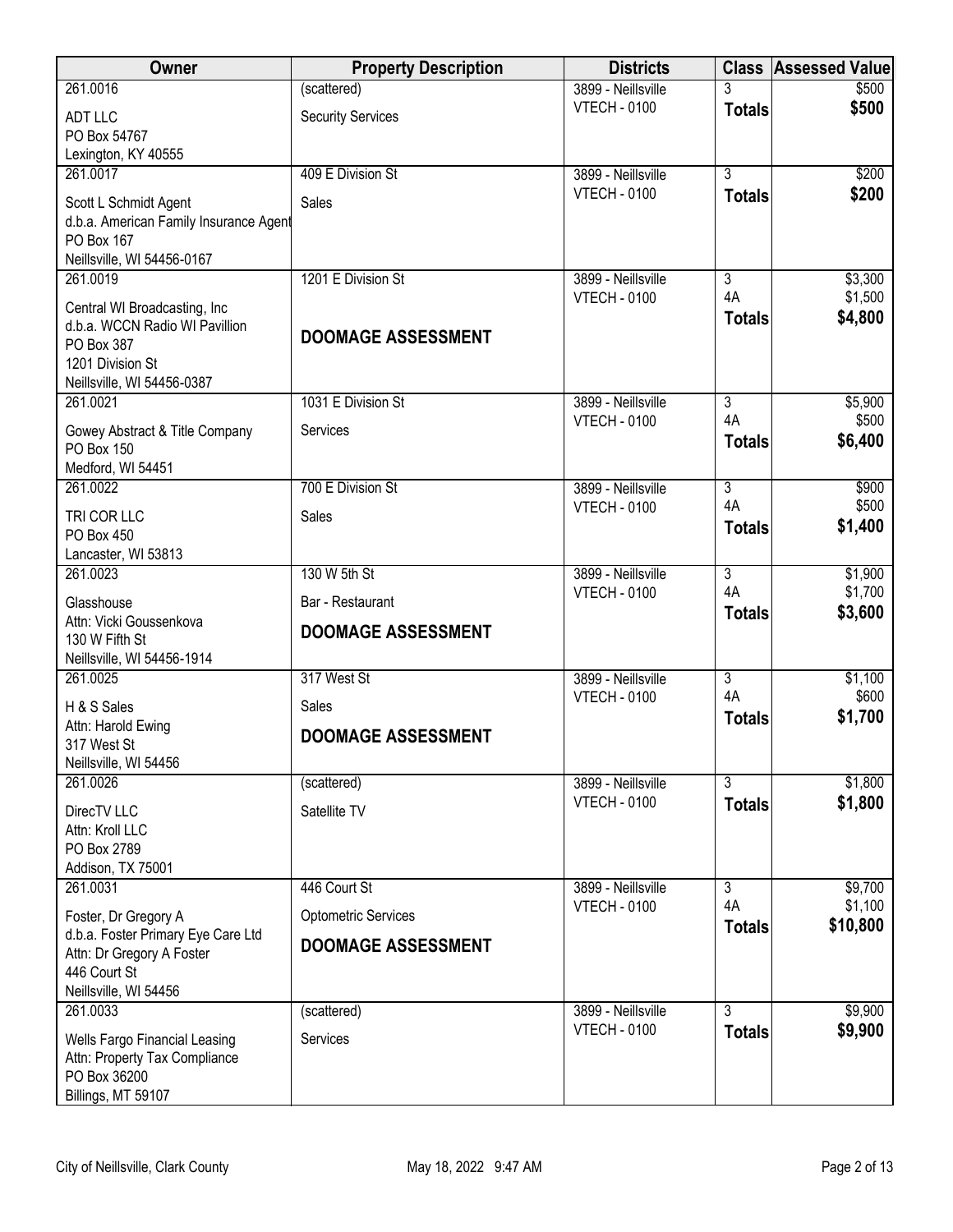| Owner                                      | <b>Property Description</b> | <b>Districts</b>                          | <b>Class</b>        | <b>Assessed Value</b> |
|--------------------------------------------|-----------------------------|-------------------------------------------|---------------------|-----------------------|
| 261.0034                                   | 141 W 6th St                | 3899 - Neillsville                        | 3                   | \$400                 |
| Thomas Harnisch Law Offices                | <b>Legal Services</b>       | <b>VTECH - 0100</b>                       | 4A<br><b>Totals</b> | \$300<br>\$700        |
| Attn: Thomas Harnisch                      | <b>DOOMAGE ASSESSMENT</b>   |                                           |                     |                       |
| 141 W Sixth St<br>PO Box 65                |                             |                                           |                     |                       |
| Neillsville, WI 54456-1944                 |                             |                                           |                     |                       |
| 261.0035                                   | 709 Hewett St               | 3899 - Neillsville                        | $\overline{3}$      | \$200                 |
| Donahue III, Frank E                       | Bar                         | <b>VTECH - 0100</b>                       | 4A<br><b>Totals</b> | \$100<br>\$300        |
| d.b.a. Rooster Bar<br>709 Hewett St        | <b>DOOMAGE ASSESSMENT</b>   |                                           |                     |                       |
| Neillsville, WI 54456-1573                 |                             |                                           |                     |                       |
| 261.0036                                   | 4 S Grand Ave               | 3899 - Neillsville                        | $\overline{3}$      | \$33,600              |
| Vertin Company                             | <b>Funeral Services</b>     | <b>VTECH - 0100</b>                       | 4A                  | \$1,000               |
| d.b.a. Gesche Funeral Home                 |                             |                                           | <b>Totals</b>       | \$34,600              |
| 501 Nebraska Ave<br>Breckenridge, MN 56520 |                             |                                           |                     |                       |
| 261.0037                                   | 2 Boon Blvd                 | 3899 - Neillsville                        | $\overline{3}$      | \$39,400              |
| Citizens State Bank of Loyal - Neillsville | <b>Financial Services</b>   | <b>VTECH - 0100</b>                       | <b>Totals</b>       | \$39,400              |
| <b>Branch</b>                              |                             |                                           |                     |                       |
| <b>PO Box 218</b>                          |                             |                                           |                     |                       |
| 400 N Main St<br>Loyal, WI 54446           |                             |                                           |                     |                       |
| 261.0038                                   | 404 E Division St           | 3899 - Neillsville                        | 3                   | \$69,100              |
| Gross Motors, Inc                          | Auto Services               | <b>VTECH - 0100</b>                       | <b>Totals</b>       | \$69,100              |
| PO Box 109                                 |                             |                                           |                     |                       |
| Neillsville, WI 54456-0109                 |                             |                                           | $\overline{3}$      |                       |
| 261.0041                                   | 400 Hewett St               | 3899 - Neillsville<br><b>VTECH - 0100</b> | <b>Totals</b>       | \$1,700<br>\$1,700    |
| Ricoh USA, Inc<br>PO Box 3850              | Services                    |                                           |                     |                       |
| Manchester, NH 03105-3850                  |                             |                                           |                     |                       |
| 261.0042                                   | 551 Hewett St               | 3899 - Neillsville                        | $\overline{3}$      | \$2,100               |
| Fringe Benefits LLC                        | Spa & Salon                 | <b>VTECH - 0100</b>                       | 4A<br><b>Totals</b> | \$3,100<br>\$5,200    |
| Attn: Rebecca Plaskey                      |                             |                                           |                     |                       |
| 551 Hewett St<br>Neillsville, WI 54456     |                             |                                           |                     |                       |
| 261.0044                                   | 808 W 5th St                | 3899 - Neillsville                        | $\overline{3}$      | \$63,000              |
| Scaletta, D.D.S., John A                   | <b>Dental Services</b>      | $TID$ #4                                  | <b>Totals</b>       | \$63,000              |
| Attn: John A Scaletta, DDS                 |                             | <b>VTECH - 0100</b>                       |                     |                       |
| 808 W Fifth St<br>Neillsville, WI 54456    |                             |                                           |                     |                       |
| 261.0050                                   | 400 Hewett St Unit 104      | 3899 - Neillsville                        | 4A                  | \$1,100               |
| Main Street Hair & Nails                   | Salon                       | <b>VTECH - 0100</b>                       | <b>Totals</b>       | \$1,100               |
| Attn: Dawn Griepentrog                     |                             |                                           |                     |                       |
| W8334 US Hwy 10                            |                             |                                           |                     |                       |
| Neillsville, WI 54456<br>261.0051          | 209 E Division St           | 3899 - Neillsville                        | 3                   | \$600                 |
| Kvitek, Alan                               | <b>Financial Services</b>   | <b>VTECH - 0100</b>                       | <b>Totals</b>       | \$600                 |
| Attn: Alan Kvitek                          |                             |                                           |                     |                       |
| 209 E Division St                          | <b>DOOMAGE ASSESSMENT</b>   |                                           |                     |                       |
| Neillsville, WI 54456                      |                             |                                           |                     |                       |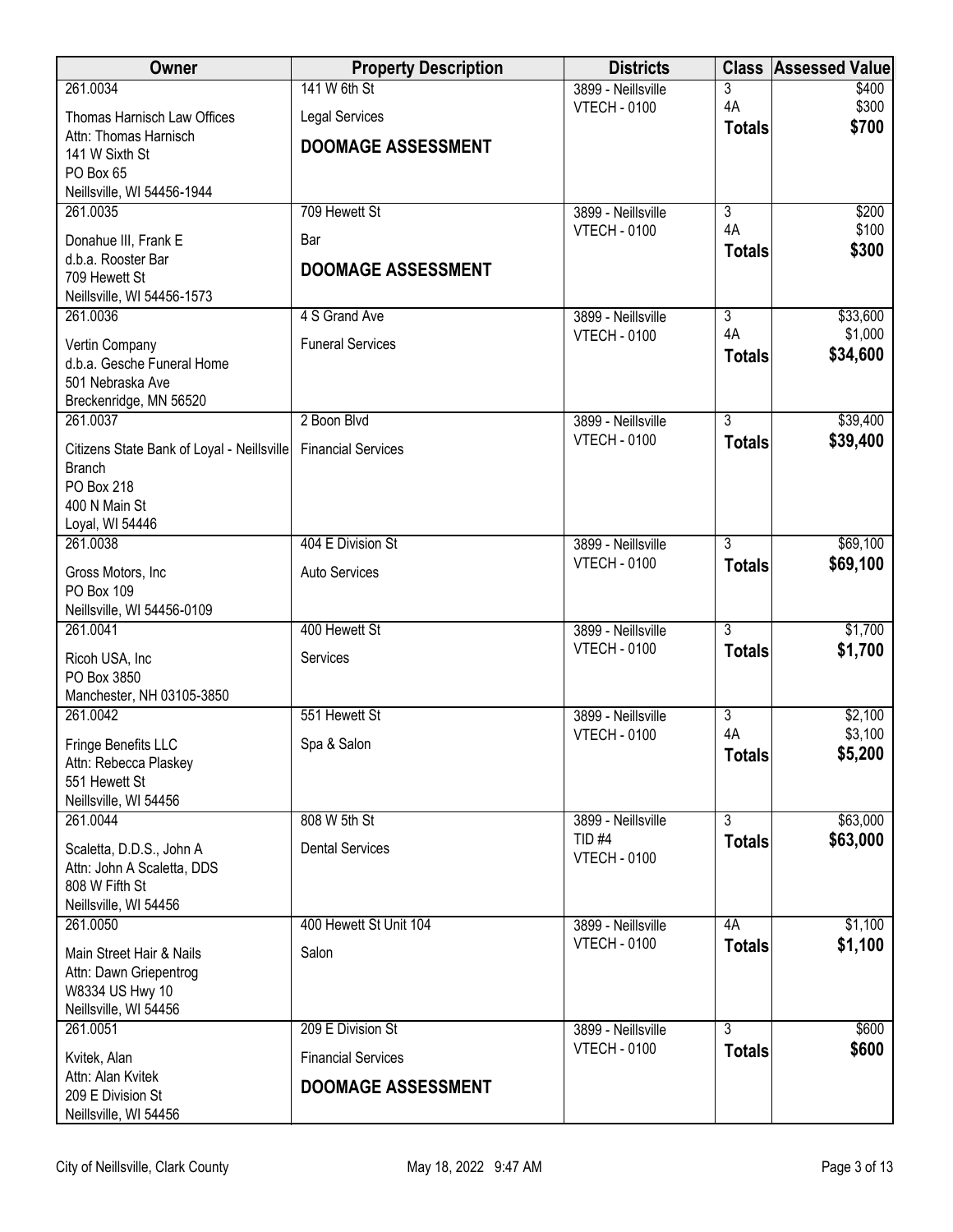| Owner                                                     | <b>Property Description</b>  | <b>Districts</b>                          |                | <b>Class Assessed Value</b> |
|-----------------------------------------------------------|------------------------------|-------------------------------------------|----------------|-----------------------------|
| 261.0054                                                  | 547 Hewett St                | 3899 - Neillsville                        | 3              | \$2,700                     |
| Ratsch Engineering Co                                     | Engineering                  | <b>VTECH - 0100</b>                       | 4A             | \$100<br>\$2,800            |
| Attn: Henry Berry                                         |                              |                                           | <b>Totals</b>  |                             |
| 547 Hewett St                                             |                              |                                           |                |                             |
| Neillsville, WI 54456-1925<br>261.0059                    | 522 Hewett St                | 3899 - Neillsville                        | $\overline{3}$ | \$2,000                     |
|                                                           |                              | <b>VTECH - 0100</b>                       | <b>Totals</b>  | \$2,000                     |
| Advanced Chiropractic & Laser                             | <b>Chiropractic Services</b> |                                           |                |                             |
| 3 E Main St<br>Black River, WI 54615                      | <b>DOOMAGE ASSESSMENT</b>    |                                           |                |                             |
| 261.0060                                                  | 6 Boon Blvd                  | 3899 - Neillsville                        | 4A             | \$600                       |
| American Legion                                           | Bar                          | <b>VTECH - 0100</b>                       | <b>Totals</b>  | \$600                       |
| d.b.a. Haugen-Richmond Post 73                            | <b>DOOMAGE ASSESSMENT</b>    |                                           |                |                             |
| 6 Boon Blvd                                               |                              |                                           |                |                             |
| Neillsville, WI 54456                                     |                              |                                           | $\overline{3}$ |                             |
| 261.0063                                                  | 450 Hewett St                | 3899 - Neillsville<br><b>VTECH - 0100</b> | <b>Totals</b>  | \$2,200<br>\$2,200          |
| <b>Black River Court Insurance Group LLC</b>              | Sales                        |                                           |                |                             |
| 450 Hewett St<br>Neillsville, WI 54456                    |                              |                                           |                |                             |
| 261.0066                                                  | 510 Hewett St                | 3899 - Neillsville                        | $\overline{3}$ | \$6,200                     |
|                                                           |                              | <b>VTECH - 0100</b>                       | 4A             | \$1,100                     |
| M & M Meats & Seafood & Catering<br>Attn: Jenna Sigurdson | Catering                     |                                           | <b>Totals</b>  | \$7,300                     |
| 510 Hewett St                                             | <b>DOOMAGE ASSESSMENT</b>    |                                           |                |                             |
| Neillsville, WI 54456-1926                                |                              |                                           |                |                             |
| 261.0067                                                  | (scattered)                  | 3899 - Neillsville                        | 4A             | \$1,200                     |
| M & R Amusement & Vending LLC                             | Amusement & Vending          | <b>VTECH - 0100</b>                       | <b>Totals</b>  | \$1,200                     |
| 1807 S Laemle Ave                                         |                              |                                           |                |                             |
| Marshfield, WI 54449-4649                                 |                              |                                           |                |                             |
| 261.0069                                                  | 500 West St                  | 3899 - Neillsville                        | $\overline{3}$ | \$39,000                    |
| <b>Unity Bank</b>                                         | <b>Bank</b>                  | <b>VTECH - 0100</b>                       | <b>Totals</b>  | \$39,000                    |
| 207 W Lincoln St                                          |                              |                                           |                |                             |
| Augusta, WI 54722                                         |                              |                                           |                |                             |
| 261.0071                                                  | 603 E Division St            | 3899 - Neillsville<br><b>VTECH - 0100</b> | 3<br>4A        | \$11,000<br>\$2,000         |
| Neillsville Country Club Inc                              | Recreation                   |                                           | <b>Totals</b>  | \$13,000                    |
| Attn: Brad Lindner<br>PO Box 173                          | <b>DOOMAGE ASSESSMENT</b>    |                                           |                |                             |
| Neillsville, WI 54456-0173                                |                              |                                           |                |                             |
| 261.0073                                                  | 1507 Pitcher St              | 3899 - Neillsville                        | $\overline{3}$ | \$7,300                     |
| Ehlen's Day Care                                          | Day Care                     | <b>VTECH - 0100</b>                       | <b>Totals</b>  | \$7,300                     |
| Attn: Jena Ehlen                                          |                              |                                           |                |                             |
| 1507 Pitcher St                                           |                              |                                           |                |                             |
| Neillsville, WI 54456                                     |                              |                                           |                |                             |
| 261.0075                                                  | 550 E Division St            | 3899 - Neillsville                        | $\overline{3}$ | \$38,600                    |
| <b>General Parts Distribution LLC</b>                     | Retail                       | <b>VTECH - 0100</b>                       | 4A             | \$3,800<br>\$42,400         |
| d.b.a. Advance Auto Parts #103963                         |                              |                                           | <b>Totals</b>  |                             |
| Attn: Ryan LLC                                            |                              |                                           |                |                             |
| PO Box 56607<br>Atlanta, GA 30343                         |                              |                                           |                |                             |
|                                                           |                              |                                           |                |                             |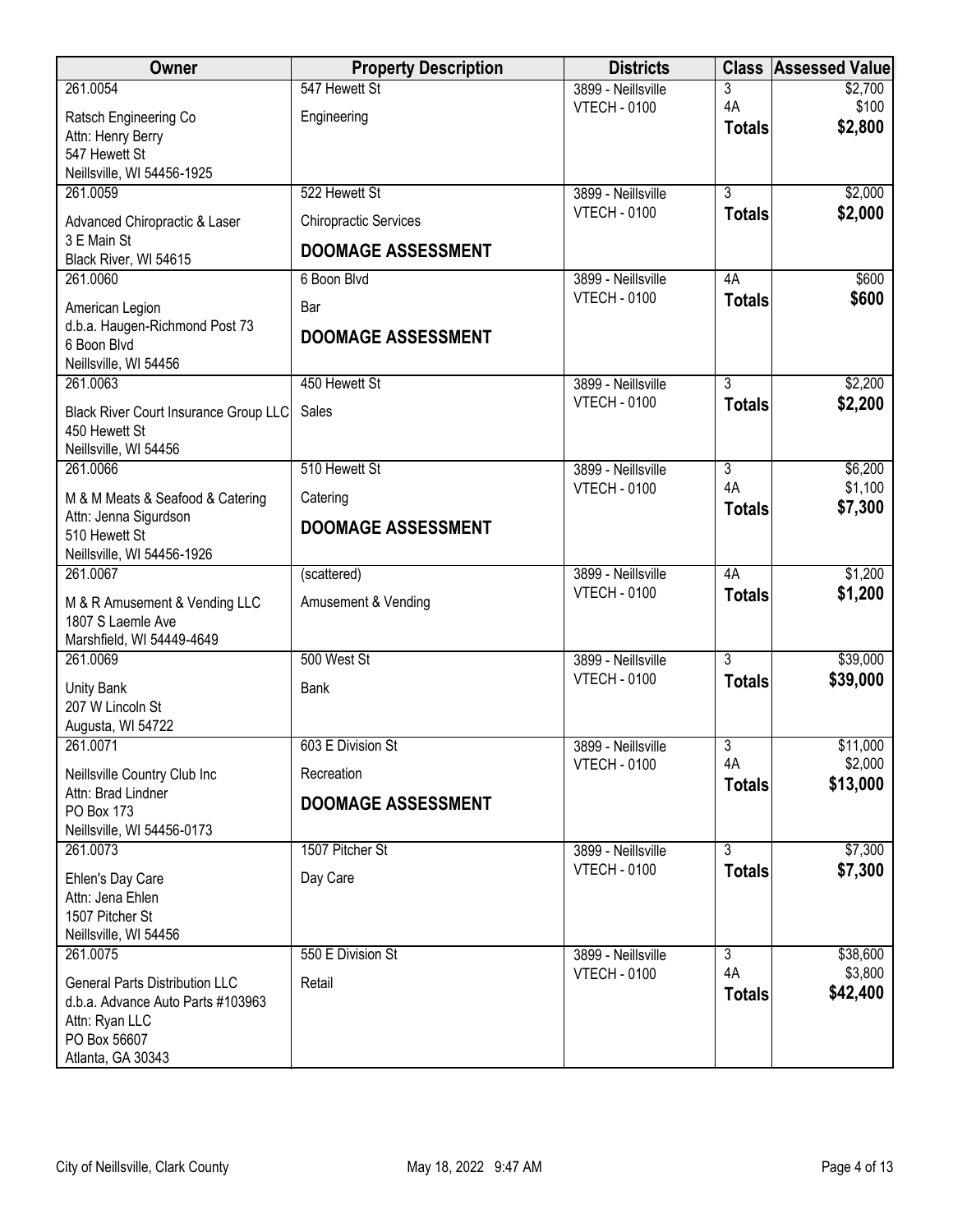| 3<br>\$10,700<br>4A<br>TID #2<br><b>DLP</b> Limited<br>Services<br>\$24,300<br><b>VTECH - 0100</b><br><b>Totals</b><br>7 Tiff Ave<br><b>DOOMAGE ASSESSMENT</b><br>Neillsville, WI 54456<br>$\overline{\overline{3}}$<br>261.0079<br>2510 Black River Rd<br>3899 - Neillsville<br>\$17,700<br>4A<br><b>VTECH - 0100</b><br>\$0<br><b>Dental Services</b><br>Dental Clinic of Marshfield<br>\$17,700<br><b>Totals</b><br>306 W McMillan St<br>Marshfield, WI 54449<br>602 Grand Ave<br>$\overline{3}$<br>\$29,500<br>3899 - Neillsville<br>261.0080<br><b>VTECH - 0100</b><br>\$29,500<br><b>Totals</b><br>Laundromat<br>Sanders, Justin<br>d.b.a. Neillsville Laundromat<br><b>DOOMAGE ASSESSMENT</b><br>Attn: Justin Sanders<br>W11421 Aldeman St<br>Humbird, WI 54746<br>261.0081<br>111 E Division St<br>$\overline{3}$<br>\$33,800<br>3899 - Neillsville<br>\$9,200<br>4A<br><b>VTECH - 0100</b><br>Dolgencorp LLC<br>Retail<br>\$43,000<br><b>Totals</b><br>d.b.a. Dollar General #16447<br>Attn: Corporate TAx Consulting<br>PO Box 503410<br>Indianapolis, IN 46256<br>261.0083<br>7 Grand Ave<br>3<br>\$27,200<br>3899 - Neillsville<br>4A<br>\$100<br><b>VTECH - 0100</b><br>Osseo Subway, Inc<br>Restaurant<br>\$27,300<br><b>Totals</b><br>d.b.a. Neillsville Subway<br>Attn: Michael Hallum<br>PO Box 382<br>Osseo, WI 54759-0382<br>$\overline{3}$<br>\$700<br>261.0084<br>3899 - Neillsville<br>(scattered)<br><b>VTECH - 0100</b><br>\$700<br><b>Totals</b><br>Leasing<br>Farmer Brothers Company<br>Attn: Tax Dept<br>1912 Farmers Brothers Dr<br>Northlake, TX 76262<br>261.0085<br>133 W 6th St<br>3<br>\$1,400<br>3899 - Neillsville<br>\$300<br>4A<br><b>VTECH - 0100</b><br>Drippy Creek II<br>Bar<br>\$1,700<br><b>Totals</b><br>Attn: Vic Lindenman<br><b>DOOMAGE ASSESSMENT</b><br>133 W Sixth St<br>Neillsville, WI 54456-1944<br>132 E 4th St<br>4A<br>\$800<br>261.0089<br>3899 - Neillsville<br><b>VTECH - 0100</b><br>\$800<br><b>Totals</b><br>Resource Center<br>Dylan's Den Corporation<br>Attn: Suzi Breit/Katie Elmhorst<br><b>DOOMAGE ASSESSMENT</b><br>132 E Fourth St<br>Neillsville, WI 54456<br>\$1,100<br>624 Hewett St<br>$\overline{3}$<br>261.0090<br>3899 - Neillsville<br>\$1,100<br><b>VTECH - 0100</b><br><b>Totals</b><br>Resale<br>Greginoski, Theresa<br>W6959 Sherwood Rd<br>Neillsville, WI 54456<br>\$60,700<br>1121 E Division St<br>261.0091<br>3899 - Neillsville<br>4A<br>\$60,700<br><b>VTECH - 0100</b><br><b>Totals</b><br><b>SBA Towers IX LLC</b><br>Tower<br>Attn: Tax Dept<br>8051 Congress Ave | Owner                | <b>Property Description</b> | <b>Districts</b>   | <b>Class Assessed Value</b> |
|----------------------------------------------------------------------------------------------------------------------------------------------------------------------------------------------------------------------------------------------------------------------------------------------------------------------------------------------------------------------------------------------------------------------------------------------------------------------------------------------------------------------------------------------------------------------------------------------------------------------------------------------------------------------------------------------------------------------------------------------------------------------------------------------------------------------------------------------------------------------------------------------------------------------------------------------------------------------------------------------------------------------------------------------------------------------------------------------------------------------------------------------------------------------------------------------------------------------------------------------------------------------------------------------------------------------------------------------------------------------------------------------------------------------------------------------------------------------------------------------------------------------------------------------------------------------------------------------------------------------------------------------------------------------------------------------------------------------------------------------------------------------------------------------------------------------------------------------------------------------------------------------------------------------------------------------------------------------------------------------------------------------------------------------------------------------------------------------------------------------------------------------------------------------------------------------------------------------------------------------------------------------------------------------------------------------------------------------------------------------------------------------------------------------------------------------------------------------------------------------------------------------------------------------------------------|----------------------|-----------------------------|--------------------|-----------------------------|
|                                                                                                                                                                                                                                                                                                                                                                                                                                                                                                                                                                                                                                                                                                                                                                                                                                                                                                                                                                                                                                                                                                                                                                                                                                                                                                                                                                                                                                                                                                                                                                                                                                                                                                                                                                                                                                                                                                                                                                                                                                                                                                                                                                                                                                                                                                                                                                                                                                                                                                                                                                | 261.0076             | 7 Tiff Ave                  | 3899 - Neillsville | \$13,600                    |
|                                                                                                                                                                                                                                                                                                                                                                                                                                                                                                                                                                                                                                                                                                                                                                                                                                                                                                                                                                                                                                                                                                                                                                                                                                                                                                                                                                                                                                                                                                                                                                                                                                                                                                                                                                                                                                                                                                                                                                                                                                                                                                                                                                                                                                                                                                                                                                                                                                                                                                                                                                |                      |                             |                    |                             |
|                                                                                                                                                                                                                                                                                                                                                                                                                                                                                                                                                                                                                                                                                                                                                                                                                                                                                                                                                                                                                                                                                                                                                                                                                                                                                                                                                                                                                                                                                                                                                                                                                                                                                                                                                                                                                                                                                                                                                                                                                                                                                                                                                                                                                                                                                                                                                                                                                                                                                                                                                                |                      |                             |                    |                             |
|                                                                                                                                                                                                                                                                                                                                                                                                                                                                                                                                                                                                                                                                                                                                                                                                                                                                                                                                                                                                                                                                                                                                                                                                                                                                                                                                                                                                                                                                                                                                                                                                                                                                                                                                                                                                                                                                                                                                                                                                                                                                                                                                                                                                                                                                                                                                                                                                                                                                                                                                                                |                      |                             |                    |                             |
|                                                                                                                                                                                                                                                                                                                                                                                                                                                                                                                                                                                                                                                                                                                                                                                                                                                                                                                                                                                                                                                                                                                                                                                                                                                                                                                                                                                                                                                                                                                                                                                                                                                                                                                                                                                                                                                                                                                                                                                                                                                                                                                                                                                                                                                                                                                                                                                                                                                                                                                                                                |                      |                             |                    |                             |
|                                                                                                                                                                                                                                                                                                                                                                                                                                                                                                                                                                                                                                                                                                                                                                                                                                                                                                                                                                                                                                                                                                                                                                                                                                                                                                                                                                                                                                                                                                                                                                                                                                                                                                                                                                                                                                                                                                                                                                                                                                                                                                                                                                                                                                                                                                                                                                                                                                                                                                                                                                |                      |                             |                    |                             |
|                                                                                                                                                                                                                                                                                                                                                                                                                                                                                                                                                                                                                                                                                                                                                                                                                                                                                                                                                                                                                                                                                                                                                                                                                                                                                                                                                                                                                                                                                                                                                                                                                                                                                                                                                                                                                                                                                                                                                                                                                                                                                                                                                                                                                                                                                                                                                                                                                                                                                                                                                                |                      |                             |                    |                             |
|                                                                                                                                                                                                                                                                                                                                                                                                                                                                                                                                                                                                                                                                                                                                                                                                                                                                                                                                                                                                                                                                                                                                                                                                                                                                                                                                                                                                                                                                                                                                                                                                                                                                                                                                                                                                                                                                                                                                                                                                                                                                                                                                                                                                                                                                                                                                                                                                                                                                                                                                                                |                      |                             |                    |                             |
|                                                                                                                                                                                                                                                                                                                                                                                                                                                                                                                                                                                                                                                                                                                                                                                                                                                                                                                                                                                                                                                                                                                                                                                                                                                                                                                                                                                                                                                                                                                                                                                                                                                                                                                                                                                                                                                                                                                                                                                                                                                                                                                                                                                                                                                                                                                                                                                                                                                                                                                                                                |                      |                             |                    |                             |
|                                                                                                                                                                                                                                                                                                                                                                                                                                                                                                                                                                                                                                                                                                                                                                                                                                                                                                                                                                                                                                                                                                                                                                                                                                                                                                                                                                                                                                                                                                                                                                                                                                                                                                                                                                                                                                                                                                                                                                                                                                                                                                                                                                                                                                                                                                                                                                                                                                                                                                                                                                |                      |                             |                    |                             |
|                                                                                                                                                                                                                                                                                                                                                                                                                                                                                                                                                                                                                                                                                                                                                                                                                                                                                                                                                                                                                                                                                                                                                                                                                                                                                                                                                                                                                                                                                                                                                                                                                                                                                                                                                                                                                                                                                                                                                                                                                                                                                                                                                                                                                                                                                                                                                                                                                                                                                                                                                                |                      |                             |                    |                             |
|                                                                                                                                                                                                                                                                                                                                                                                                                                                                                                                                                                                                                                                                                                                                                                                                                                                                                                                                                                                                                                                                                                                                                                                                                                                                                                                                                                                                                                                                                                                                                                                                                                                                                                                                                                                                                                                                                                                                                                                                                                                                                                                                                                                                                                                                                                                                                                                                                                                                                                                                                                |                      |                             |                    |                             |
|                                                                                                                                                                                                                                                                                                                                                                                                                                                                                                                                                                                                                                                                                                                                                                                                                                                                                                                                                                                                                                                                                                                                                                                                                                                                                                                                                                                                                                                                                                                                                                                                                                                                                                                                                                                                                                                                                                                                                                                                                                                                                                                                                                                                                                                                                                                                                                                                                                                                                                                                                                |                      |                             |                    |                             |
|                                                                                                                                                                                                                                                                                                                                                                                                                                                                                                                                                                                                                                                                                                                                                                                                                                                                                                                                                                                                                                                                                                                                                                                                                                                                                                                                                                                                                                                                                                                                                                                                                                                                                                                                                                                                                                                                                                                                                                                                                                                                                                                                                                                                                                                                                                                                                                                                                                                                                                                                                                |                      |                             |                    |                             |
|                                                                                                                                                                                                                                                                                                                                                                                                                                                                                                                                                                                                                                                                                                                                                                                                                                                                                                                                                                                                                                                                                                                                                                                                                                                                                                                                                                                                                                                                                                                                                                                                                                                                                                                                                                                                                                                                                                                                                                                                                                                                                                                                                                                                                                                                                                                                                                                                                                                                                                                                                                |                      |                             |                    |                             |
|                                                                                                                                                                                                                                                                                                                                                                                                                                                                                                                                                                                                                                                                                                                                                                                                                                                                                                                                                                                                                                                                                                                                                                                                                                                                                                                                                                                                                                                                                                                                                                                                                                                                                                                                                                                                                                                                                                                                                                                                                                                                                                                                                                                                                                                                                                                                                                                                                                                                                                                                                                |                      |                             |                    |                             |
|                                                                                                                                                                                                                                                                                                                                                                                                                                                                                                                                                                                                                                                                                                                                                                                                                                                                                                                                                                                                                                                                                                                                                                                                                                                                                                                                                                                                                                                                                                                                                                                                                                                                                                                                                                                                                                                                                                                                                                                                                                                                                                                                                                                                                                                                                                                                                                                                                                                                                                                                                                |                      |                             |                    |                             |
|                                                                                                                                                                                                                                                                                                                                                                                                                                                                                                                                                                                                                                                                                                                                                                                                                                                                                                                                                                                                                                                                                                                                                                                                                                                                                                                                                                                                                                                                                                                                                                                                                                                                                                                                                                                                                                                                                                                                                                                                                                                                                                                                                                                                                                                                                                                                                                                                                                                                                                                                                                |                      |                             |                    |                             |
|                                                                                                                                                                                                                                                                                                                                                                                                                                                                                                                                                                                                                                                                                                                                                                                                                                                                                                                                                                                                                                                                                                                                                                                                                                                                                                                                                                                                                                                                                                                                                                                                                                                                                                                                                                                                                                                                                                                                                                                                                                                                                                                                                                                                                                                                                                                                                                                                                                                                                                                                                                |                      |                             |                    |                             |
|                                                                                                                                                                                                                                                                                                                                                                                                                                                                                                                                                                                                                                                                                                                                                                                                                                                                                                                                                                                                                                                                                                                                                                                                                                                                                                                                                                                                                                                                                                                                                                                                                                                                                                                                                                                                                                                                                                                                                                                                                                                                                                                                                                                                                                                                                                                                                                                                                                                                                                                                                                |                      |                             |                    |                             |
|                                                                                                                                                                                                                                                                                                                                                                                                                                                                                                                                                                                                                                                                                                                                                                                                                                                                                                                                                                                                                                                                                                                                                                                                                                                                                                                                                                                                                                                                                                                                                                                                                                                                                                                                                                                                                                                                                                                                                                                                                                                                                                                                                                                                                                                                                                                                                                                                                                                                                                                                                                |                      |                             |                    |                             |
|                                                                                                                                                                                                                                                                                                                                                                                                                                                                                                                                                                                                                                                                                                                                                                                                                                                                                                                                                                                                                                                                                                                                                                                                                                                                                                                                                                                                                                                                                                                                                                                                                                                                                                                                                                                                                                                                                                                                                                                                                                                                                                                                                                                                                                                                                                                                                                                                                                                                                                                                                                |                      |                             |                    |                             |
|                                                                                                                                                                                                                                                                                                                                                                                                                                                                                                                                                                                                                                                                                                                                                                                                                                                                                                                                                                                                                                                                                                                                                                                                                                                                                                                                                                                                                                                                                                                                                                                                                                                                                                                                                                                                                                                                                                                                                                                                                                                                                                                                                                                                                                                                                                                                                                                                                                                                                                                                                                |                      |                             |                    |                             |
|                                                                                                                                                                                                                                                                                                                                                                                                                                                                                                                                                                                                                                                                                                                                                                                                                                                                                                                                                                                                                                                                                                                                                                                                                                                                                                                                                                                                                                                                                                                                                                                                                                                                                                                                                                                                                                                                                                                                                                                                                                                                                                                                                                                                                                                                                                                                                                                                                                                                                                                                                                |                      |                             |                    |                             |
|                                                                                                                                                                                                                                                                                                                                                                                                                                                                                                                                                                                                                                                                                                                                                                                                                                                                                                                                                                                                                                                                                                                                                                                                                                                                                                                                                                                                                                                                                                                                                                                                                                                                                                                                                                                                                                                                                                                                                                                                                                                                                                                                                                                                                                                                                                                                                                                                                                                                                                                                                                |                      |                             |                    |                             |
|                                                                                                                                                                                                                                                                                                                                                                                                                                                                                                                                                                                                                                                                                                                                                                                                                                                                                                                                                                                                                                                                                                                                                                                                                                                                                                                                                                                                                                                                                                                                                                                                                                                                                                                                                                                                                                                                                                                                                                                                                                                                                                                                                                                                                                                                                                                                                                                                                                                                                                                                                                |                      |                             |                    |                             |
|                                                                                                                                                                                                                                                                                                                                                                                                                                                                                                                                                                                                                                                                                                                                                                                                                                                                                                                                                                                                                                                                                                                                                                                                                                                                                                                                                                                                                                                                                                                                                                                                                                                                                                                                                                                                                                                                                                                                                                                                                                                                                                                                                                                                                                                                                                                                                                                                                                                                                                                                                                |                      |                             |                    |                             |
|                                                                                                                                                                                                                                                                                                                                                                                                                                                                                                                                                                                                                                                                                                                                                                                                                                                                                                                                                                                                                                                                                                                                                                                                                                                                                                                                                                                                                                                                                                                                                                                                                                                                                                                                                                                                                                                                                                                                                                                                                                                                                                                                                                                                                                                                                                                                                                                                                                                                                                                                                                |                      |                             |                    |                             |
|                                                                                                                                                                                                                                                                                                                                                                                                                                                                                                                                                                                                                                                                                                                                                                                                                                                                                                                                                                                                                                                                                                                                                                                                                                                                                                                                                                                                                                                                                                                                                                                                                                                                                                                                                                                                                                                                                                                                                                                                                                                                                                                                                                                                                                                                                                                                                                                                                                                                                                                                                                |                      |                             |                    |                             |
|                                                                                                                                                                                                                                                                                                                                                                                                                                                                                                                                                                                                                                                                                                                                                                                                                                                                                                                                                                                                                                                                                                                                                                                                                                                                                                                                                                                                                                                                                                                                                                                                                                                                                                                                                                                                                                                                                                                                                                                                                                                                                                                                                                                                                                                                                                                                                                                                                                                                                                                                                                |                      |                             |                    |                             |
|                                                                                                                                                                                                                                                                                                                                                                                                                                                                                                                                                                                                                                                                                                                                                                                                                                                                                                                                                                                                                                                                                                                                                                                                                                                                                                                                                                                                                                                                                                                                                                                                                                                                                                                                                                                                                                                                                                                                                                                                                                                                                                                                                                                                                                                                                                                                                                                                                                                                                                                                                                |                      |                             |                    |                             |
|                                                                                                                                                                                                                                                                                                                                                                                                                                                                                                                                                                                                                                                                                                                                                                                                                                                                                                                                                                                                                                                                                                                                                                                                                                                                                                                                                                                                                                                                                                                                                                                                                                                                                                                                                                                                                                                                                                                                                                                                                                                                                                                                                                                                                                                                                                                                                                                                                                                                                                                                                                |                      |                             |                    |                             |
|                                                                                                                                                                                                                                                                                                                                                                                                                                                                                                                                                                                                                                                                                                                                                                                                                                                                                                                                                                                                                                                                                                                                                                                                                                                                                                                                                                                                                                                                                                                                                                                                                                                                                                                                                                                                                                                                                                                                                                                                                                                                                                                                                                                                                                                                                                                                                                                                                                                                                                                                                                |                      |                             |                    |                             |
|                                                                                                                                                                                                                                                                                                                                                                                                                                                                                                                                                                                                                                                                                                                                                                                                                                                                                                                                                                                                                                                                                                                                                                                                                                                                                                                                                                                                                                                                                                                                                                                                                                                                                                                                                                                                                                                                                                                                                                                                                                                                                                                                                                                                                                                                                                                                                                                                                                                                                                                                                                |                      |                             |                    |                             |
|                                                                                                                                                                                                                                                                                                                                                                                                                                                                                                                                                                                                                                                                                                                                                                                                                                                                                                                                                                                                                                                                                                                                                                                                                                                                                                                                                                                                                                                                                                                                                                                                                                                                                                                                                                                                                                                                                                                                                                                                                                                                                                                                                                                                                                                                                                                                                                                                                                                                                                                                                                |                      |                             |                    |                             |
|                                                                                                                                                                                                                                                                                                                                                                                                                                                                                                                                                                                                                                                                                                                                                                                                                                                                                                                                                                                                                                                                                                                                                                                                                                                                                                                                                                                                                                                                                                                                                                                                                                                                                                                                                                                                                                                                                                                                                                                                                                                                                                                                                                                                                                                                                                                                                                                                                                                                                                                                                                |                      |                             |                    |                             |
|                                                                                                                                                                                                                                                                                                                                                                                                                                                                                                                                                                                                                                                                                                                                                                                                                                                                                                                                                                                                                                                                                                                                                                                                                                                                                                                                                                                                                                                                                                                                                                                                                                                                                                                                                                                                                                                                                                                                                                                                                                                                                                                                                                                                                                                                                                                                                                                                                                                                                                                                                                |                      |                             |                    |                             |
|                                                                                                                                                                                                                                                                                                                                                                                                                                                                                                                                                                                                                                                                                                                                                                                                                                                                                                                                                                                                                                                                                                                                                                                                                                                                                                                                                                                                                                                                                                                                                                                                                                                                                                                                                                                                                                                                                                                                                                                                                                                                                                                                                                                                                                                                                                                                                                                                                                                                                                                                                                |                      |                             |                    |                             |
|                                                                                                                                                                                                                                                                                                                                                                                                                                                                                                                                                                                                                                                                                                                                                                                                                                                                                                                                                                                                                                                                                                                                                                                                                                                                                                                                                                                                                                                                                                                                                                                                                                                                                                                                                                                                                                                                                                                                                                                                                                                                                                                                                                                                                                                                                                                                                                                                                                                                                                                                                                |                      |                             |                    |                             |
|                                                                                                                                                                                                                                                                                                                                                                                                                                                                                                                                                                                                                                                                                                                                                                                                                                                                                                                                                                                                                                                                                                                                                                                                                                                                                                                                                                                                                                                                                                                                                                                                                                                                                                                                                                                                                                                                                                                                                                                                                                                                                                                                                                                                                                                                                                                                                                                                                                                                                                                                                                |                      |                             |                    |                             |
|                                                                                                                                                                                                                                                                                                                                                                                                                                                                                                                                                                                                                                                                                                                                                                                                                                                                                                                                                                                                                                                                                                                                                                                                                                                                                                                                                                                                                                                                                                                                                                                                                                                                                                                                                                                                                                                                                                                                                                                                                                                                                                                                                                                                                                                                                                                                                                                                                                                                                                                                                                |                      |                             |                    |                             |
|                                                                                                                                                                                                                                                                                                                                                                                                                                                                                                                                                                                                                                                                                                                                                                                                                                                                                                                                                                                                                                                                                                                                                                                                                                                                                                                                                                                                                                                                                                                                                                                                                                                                                                                                                                                                                                                                                                                                                                                                                                                                                                                                                                                                                                                                                                                                                                                                                                                                                                                                                                | Boca Raton, FL 33487 |                             |                    |                             |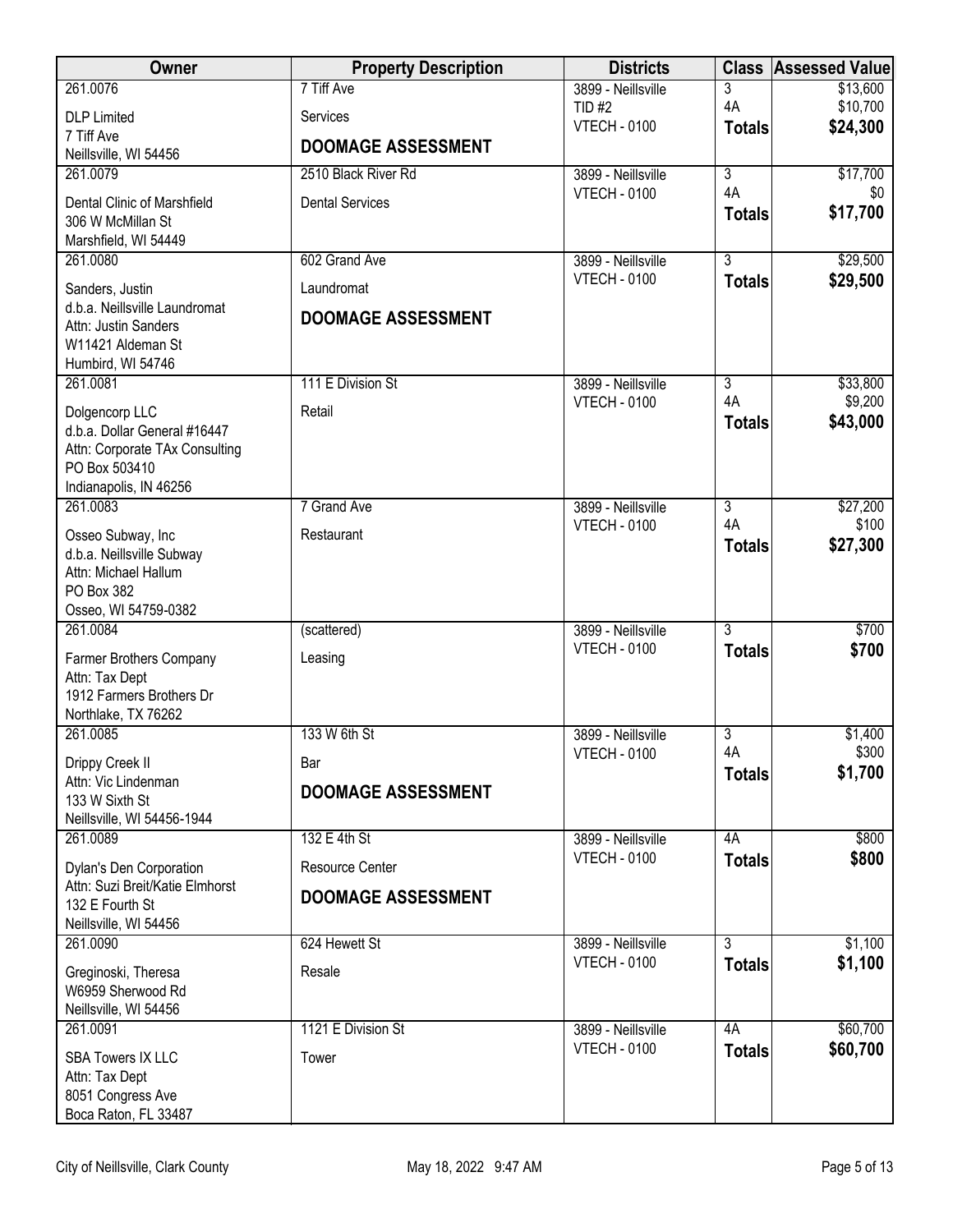| Owner                                                                                                                           | <b>Property Description</b>                       | <b>Districts</b>    |                      | <b>Class Assessed Value</b> |
|---------------------------------------------------------------------------------------------------------------------------------|---------------------------------------------------|---------------------|----------------------|-----------------------------|
| 261.0095                                                                                                                        | 3 Grand Ave                                       | 3899 - Neillsville  |                      | \$14,500                    |
| Crystal Clean Auto Spa Inc                                                                                                      | Auto Services                                     | <b>VTECH - 0100</b> | <b>Totals</b>        | \$14,500                    |
| Attn: Dale, Mary Ann & Randy Meyer<br>N5039 State Hwy 73<br>Neillsville, WI 54456                                               | <b>DOOMAGE ASSESSMENT</b>                         |                     |                      |                             |
| 261.0097                                                                                                                        | 212 E 5th St                                      | 3899 - Neillsville  | $\overline{3}$       | \$7,300                     |
| Schuster & Campman Abstract Co<br>d.b.a. Abstract & Title Co LLC<br>Attn: James E Ollech<br>PO Box 106<br>Neillsville, WI 54456 | Abstract & Title                                  | <b>VTECH - 0100</b> | 4A<br><b>Totals</b>  | \$400<br>\$7,700            |
| 261.0103                                                                                                                        | 305 W 5th St                                      | 3899 - Neillsville  | $\overline{3}$       | \$18,600                    |
| Hansen's IGA<br>Attn: Nick Hansen<br>PO Box 160<br>Bangor, WI 54614-0160                                                        | Grocery                                           | <b>VTECH - 0100</b> | 4A<br><b>Totals</b>  | \$200<br>\$18,800           |
| 261.0105                                                                                                                        | 508 Hewett St                                     | 3899 - Neillsville  | $\overline{3}$       | \$2,000                     |
| The Thirsty Book Worm<br>Attn: Dan Clough<br>508 Hewett St<br>Neillsville, WI 54456                                             | Sales                                             | <b>VTECH - 0100</b> | 4A<br><b>Totals</b>  | \$300<br>\$2,300            |
| 261.0106                                                                                                                        | 203 W 7th St                                      | 3899 - Neillsville  | $\overline{3}$       | \$22,000                    |
| The Brickyard LLC<br>Attn: Sharon Christopherson<br>203 W Seventh St<br>Neillsville, WI 54456-1554                              | Bar - Restaurant                                  | <b>VTECH - 0100</b> | <b>Totals</b>        | \$22,000                    |
| 261.0109                                                                                                                        | 2 Boon Blvd                                       | 3899 - Neillsville  | $\overline{3}$       | \$800                       |
| Quadient Leasing USA Inc<br>Attn: Tax Dept<br>478 Wheelers Farms Rd<br>Milford, CT 06461                                        | Services                                          | <b>VTECH - 0100</b> | <b>Totals</b>        | \$800                       |
| 261.0111                                                                                                                        | 215 E Division St                                 | 3899 - Neillsville  | 3                    | \$1,200                     |
| Herbrand, Daniel                                                                                                                | Sales                                             | <b>VTECH - 0100</b> | 4A<br><b>Totals</b>  | \$500<br>\$1,700            |
| Attn: Daniel Herbrand<br>215 E Division St<br>Neillsville, WI 54456                                                             | <b>DOOMAGE ASSESSMENT</b>                         |                     |                      |                             |
| 261.0115                                                                                                                        | 303 E Division St                                 | 3899 - Neillsville  | $\overline{3}$       | \$33,900                    |
| PH Hospitality Group, LLC<br>d.b.a. Pizza Hut #13270<br>2120 Pewaukee Rd Ste 101<br>Waukesha, WI 53188                          | Restaurant                                        | <b>VTECH - 0100</b> | 4A<br><b>Totals</b>  | \$500<br>\$34,400           |
| 261.0116                                                                                                                        | 501 E Division St                                 | 3899 - Neillsville  | $\overline{3}$       | \$10,600                    |
| Becker's A & W Inc<br>Attn: Jerel Becker<br>501 E Division St<br>Neillsville, WI 54456                                          | Restaurant                                        | <b>VTECH - 0100</b> | 4A<br><b>Totals</b>  | \$3,000<br>\$13,600         |
| 261.0117                                                                                                                        | 124 W 7th St                                      | 3899 - Neillsville  | $\overline{3}$<br>4A | \$8,100                     |
| Gross Motors<br>PO Box 109<br>124 W 7th St                                                                                      | <b>Auto Services</b><br><b>DOOMAGE ASSESSMENT</b> | <b>VTECH - 0100</b> | <b>Totals</b>        | \$800<br>\$8,900            |
| Neillsville, WI 54456                                                                                                           |                                                   |                     |                      |                             |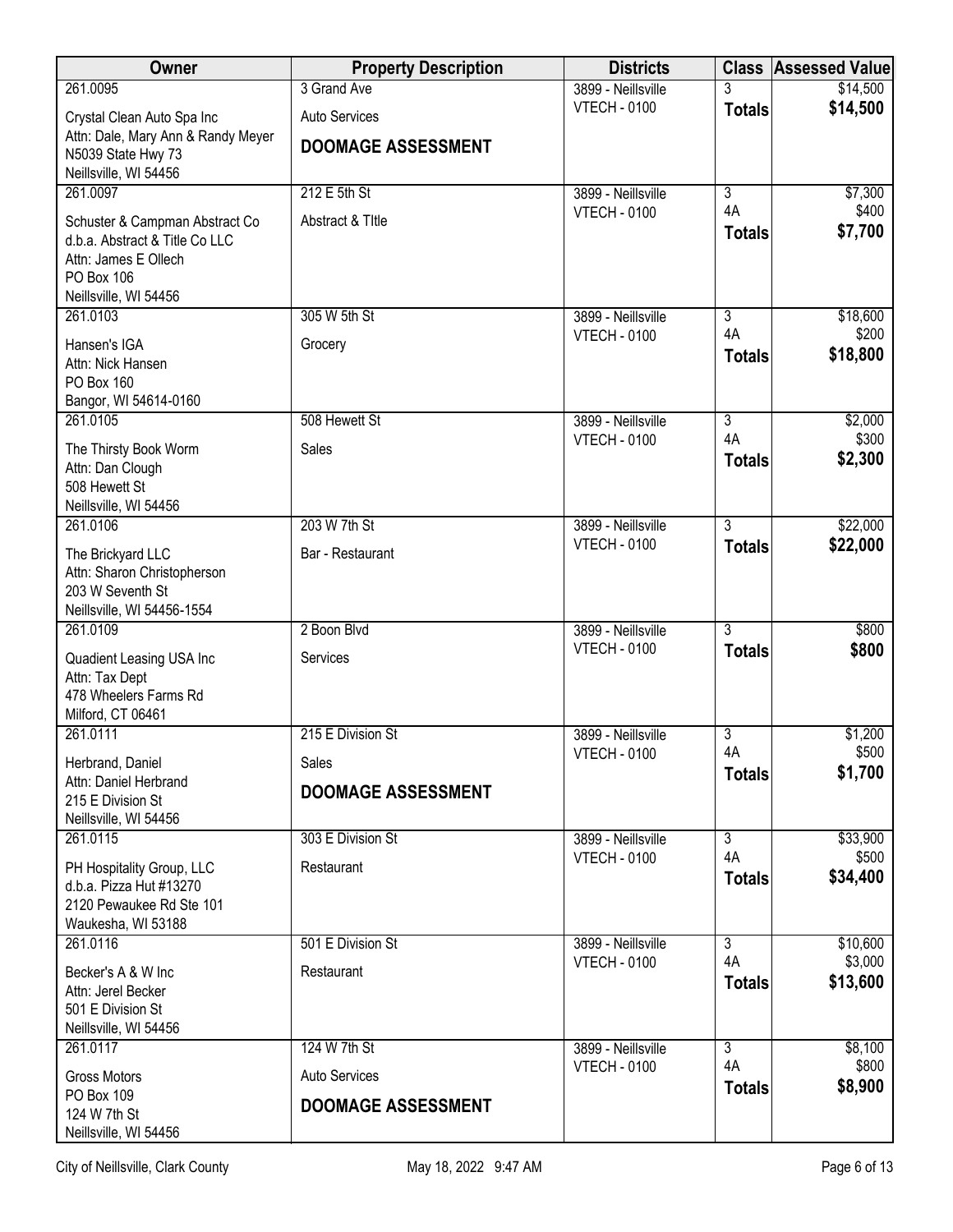| Owner                                        | <b>Property Description</b>  | <b>Districts</b>                          |                      | <b>Class Assessed Value</b> |
|----------------------------------------------|------------------------------|-------------------------------------------|----------------------|-----------------------------|
| 261.0124                                     | 521 Hewett St                | 3899 - Neillsville                        | 3                    | \$400                       |
| AKF Martial Arts Academy of Neillsville      | Recreation                   | <b>VTECH - 0100</b>                       | 4A<br><b>Totals</b>  | \$600<br>\$1,000            |
| <b>LLC</b><br>Attn: Linda Imler              | <b>DOOMAGE ASSESSMENT</b>    |                                           |                      |                             |
| 521 Hewett St                                |                              |                                           |                      |                             |
| Neillsville, WI 54456-1925                   |                              |                                           |                      |                             |
| 261.0128                                     | 154 E 5th St                 | 3899 - Neillsville<br><b>VTECH - 0100</b> | $\overline{3}$<br>4A | \$1,200<br>\$300            |
| Davis Chiropractic, S.C.                     | <b>Chiropractic Services</b> |                                           | <b>Totals</b>        | \$1,500                     |
| Attn: Bruce A. Davis, DC<br>154 E Fifth St   | <b>DOOMAGE ASSESSMENT</b>    |                                           |                      |                             |
| Neillsville, WI 54456                        |                              |                                           |                      |                             |
| 261.0143                                     | 110 E Division St            | 3899 - Neillsville                        | $\overline{3}$       | \$127,200                   |
| Kwik Trip, Inc                               | C-Store                      | <b>VTECH - 0100</b>                       | 4A<br><b>Totals</b>  | \$15,600<br>\$142,800       |
| d.b.a. Kwik Trip #313                        |                              |                                           |                      |                             |
| Attn: Building on Leased Land<br>1626 Oak St |                              |                                           |                      |                             |
| La Crosse, WI 54602                          |                              |                                           |                      |                             |
| 261.0144                                     | 402 Grand Ave                | 3899 - Neillsville                        | $\overline{3}$       | \$4,600                     |
| Kuhn's Decorating Center                     | Sales & Services             | <b>VTECH - 0100</b>                       | <b>Totals</b>        | \$4,600                     |
| Attn: Dan Lenz<br>402 Grand Ave              | <b>DOOMAGE ASSESSMENT</b>    |                                           |                      |                             |
| Neillsville, WI 54456-1840                   |                              |                                           |                      |                             |
| 261.0152                                     | 5 Boon Blvd                  | 3899 - Neillsville                        | $\overline{3}$       | \$17,600                    |
| O'Reilly Automotive Stores Inc               | Retail                       | <b>VTECH - 0100</b>                       | 4A<br><b>Totals</b>  | \$3,800<br>\$21,400         |
| d.b.a. O'Reilly Auto Parts Store #2099       |                              |                                           |                      |                             |
| PO Box 9167<br>Springfield, MO 65801-9167    |                              |                                           |                      |                             |
| 261.0160                                     | 137 E 5th St                 | 3899 - Neillsville                        | $\overline{3}$       | \$900                       |
| Sunrise Real Estate, Inc                     | <b>Real Estate</b>           | <b>VTECH - 0100</b>                       | 4A                   | \$100                       |
| 137 E 5th St                                 |                              |                                           | <b>Totals</b>        | \$1,000                     |
| Neillsville, WI 54456<br>261.0164            | 231 W 7th St                 |                                           | $\overline{3}$       |                             |
|                                              |                              | 3899 - Neillsville<br><b>VTECH - 0100</b> | 4A                   | \$4,800<br>\$200            |
| Mashin, Mary<br>d.b.a. Green Lantern Tavern  | Bar                          |                                           | <b>Totals</b>        | \$5,000                     |
| Attn: Mary Mashin                            |                              |                                           |                      |                             |
| 231 W Seventh St                             |                              |                                           |                      |                             |
| Neillsville, WI 54456-1554<br>261.0166       | 1008 E Division St           | 3899 - Neillsville                        | 3                    | \$202,500                   |
|                                              | Sales & Services             | <b>VTECH - 0100</b>                       | 4A                   | \$34,500                    |
| <b>BMAA Enterprises, LLC</b><br>PO Box 366   |                              |                                           | <b>Totals</b>        | \$237,000                   |
| Neillsville, WI 54456-0366                   |                              |                                           |                      |                             |
| 261.0169                                     | 648 Hewett St                | 3899 - Neillsville                        | $\overline{3}$<br>4A | \$200                       |
| Strangfeld's Body/Paint                      | Auto Services                | <b>VTECH - 0100</b>                       | <b>Totals</b>        | \$100<br>\$300              |
| 648 Hewett St<br>Neillsville, WI 54456       |                              |                                           |                      |                             |
| 261.0170                                     | 150 E Division St            | 3899 - Neillsville                        | $\overline{3}$       | \$17,700                    |
| Cougar Enterprises Inc                       | <b>Fast Food Restaurant</b>  | <b>VTECH - 0100</b>                       | 4A                   | \$49,700                    |
| d.b.a. Hardees                               |                              |                                           | <b>Totals</b>        | \$67,400                    |
| 243 S Central Ave #106                       |                              |                                           |                      |                             |
| Marshfield, WI 54449                         |                              |                                           |                      |                             |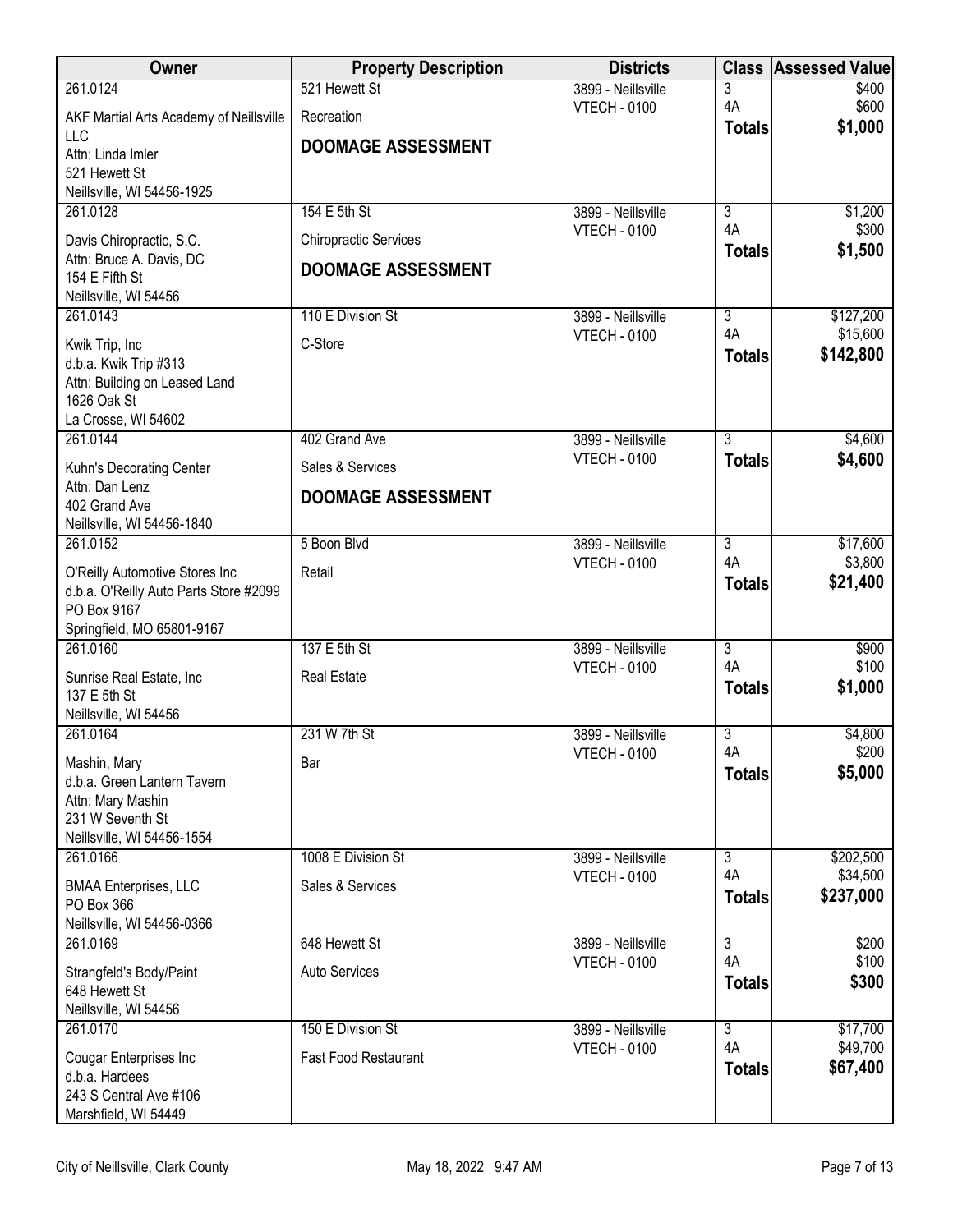| Owner                                                                                                 | <b>Property Description</b>                  | <b>Districts</b>    |                     | <b>Class Assessed Value</b> |
|-------------------------------------------------------------------------------------------------------|----------------------------------------------|---------------------|---------------------|-----------------------------|
| 261.0171                                                                                              | 1 Hewett St                                  | 3899 - Neillsville  | 3                   | \$24,300                    |
| CAP Operations, Inc<br>PO Box 385<br>Allentown, PA 18105-0385                                         | C-Store                                      | <b>VTECH - 0100</b> | <b>Totals</b>       | \$24,300                    |
| 261.0174                                                                                              | 216 E Division St                            | 3899 - Neillsville  | $\overline{3}$      | \$4,000                     |
| Custom Heating & Cooling Inc<br>Attn: Tim Voight<br>PO Box 4<br>Neillsville, WI 54456                 | Sales & Services                             | <b>VTECH - 0100</b> | <b>Totals</b>       | \$4,000                     |
| 261.0180                                                                                              | (scattered)                                  | 3899 - Neillsville  | 4A                  | \$5,400                     |
| <b>DISH Network LLC</b><br>PO Box 6623<br>Englewood, CO 80155                                         | Satellite TV                                 | <b>VTECH - 0100</b> | <b>Totals</b>       | \$5,400                     |
| 261.0192                                                                                              | 1401 E Division St                           | 3899 - Neillsville  | 3                   | \$100                       |
| Pitney Bowes Inc<br>600 N Westshore Blvd<br>Ste 810<br>Tampa, FL 33609                                | Leasing                                      | <b>VTECH - 0100</b> | <b>Totals</b>       | \$100                       |
| 261.0207                                                                                              | 415 E 6th St                                 | 3899 - Neillsville  | 4A                  | \$100                       |
| Neillsville Monument<br>Attn: Janice Miller<br>415 E Sixth St<br>Neillsville, WI 54456                | Sales & Services                             | <b>VTECH - 0100</b> | <b>Totals</b>       | \$100                       |
| 261.0209                                                                                              | 228 W 7th St                                 | 3899 - Neillsville  | 4A                  | \$800                       |
| Gomez, Joseph                                                                                         | <b>Auto Services</b>                         | <b>VTECH - 0100</b> | <b>Totals</b>       | \$800                       |
| d.b.a. Pine Valley Automotive<br>Attn: Joseph Gomez<br>228 W Seventh St<br>Neillsville, WI 54456-1555 | <b>DOOMAGE ASSESSMENT</b>                    |                     |                     |                             |
| 261.0218                                                                                              | 150 E Division St                            | 3899 - Neillsville  | 4A                  | \$2,400                     |
| The Coca-Cola Company<br>Attn: Accts Payable<br>7400 N Oak Park Ave<br>Niles, IL 60714                | Leasing                                      | <b>VTECH - 0100</b> | <b>Totals</b>       | \$2,400                     |
| 261.0224                                                                                              | 1113 E Division St                           | 3899 - Neillsville  | 3                   | \$2,300                     |
| Country Floral Boutique LLC<br>Attn: Valerie Dietrich<br>1113 E Division St<br>Neillsville, WI 54456  | Retail                                       | <b>VTECH - 0100</b> | 4A<br><b>Totals</b> | \$200<br>\$2,500            |
| 261.0225                                                                                              | 26 Hewett St                                 | 3899 - Neillsville  | $\overline{3}$      | \$13,400                    |
| Tufts' Mansion Bed & Breakfast LLC<br>Attn: James Voss<br>26 Hewett St<br>Neillsville, WI 54456       | Bed & Breakfast<br><b>DOOMAGE ASSESSMENT</b> | <b>VTECH - 0100</b> | <b>Totals</b>       | \$13,400                    |
| 261.0227                                                                                              | 1000 E Division St                           | 3899 - Neillsville  | 3                   | \$20,300                    |
| Dahi Hospitality Inc<br>d.b.a. Super 8<br>Attn: Mahesh Patel<br>305 Wittag Rd<br>Tomah, WI 54660      | Motel<br><b>DOOMAGE ASSESSMENT</b>           | <b>VTECH - 0100</b> | 4A<br><b>Totals</b> | \$13,000<br>\$33,300        |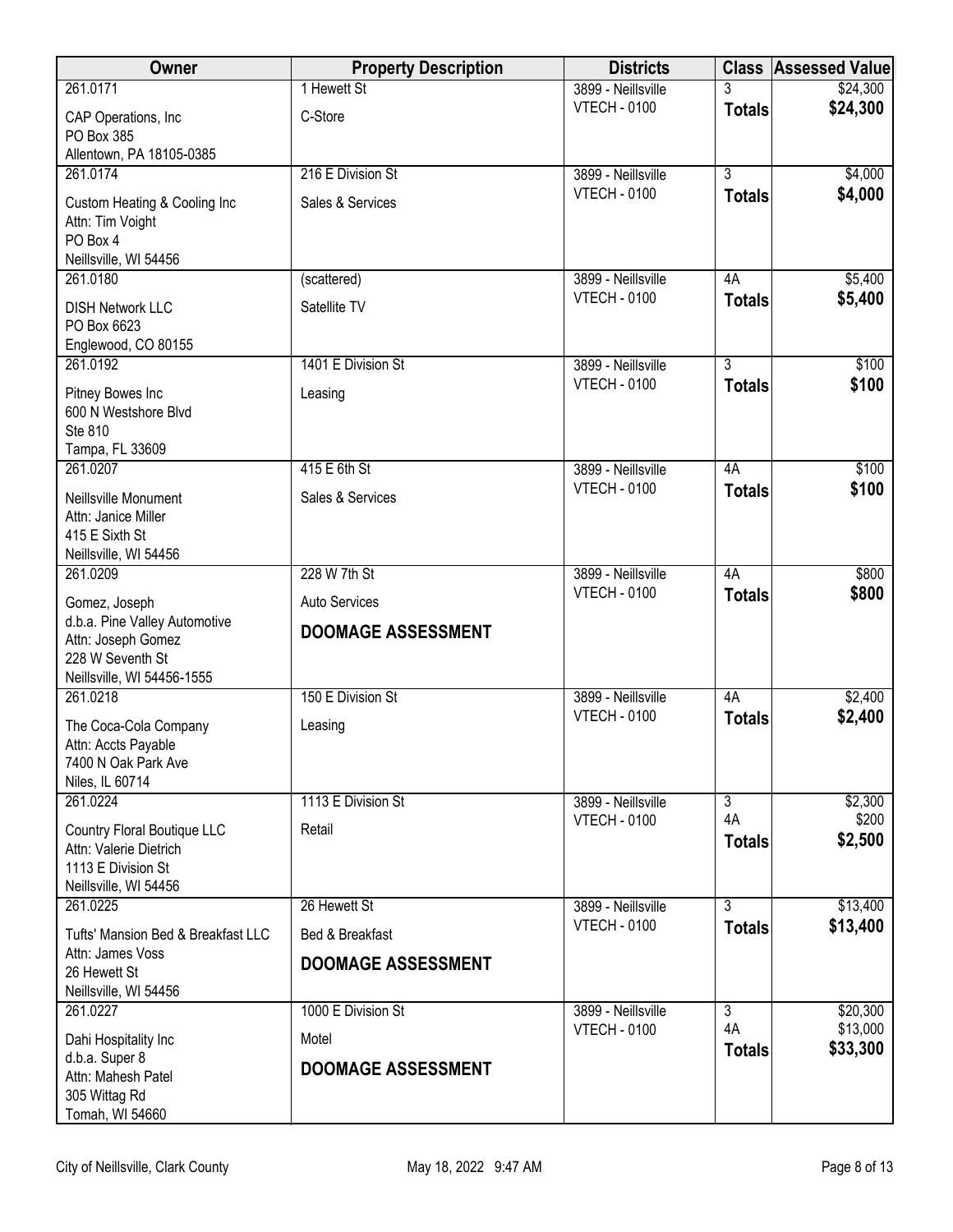| <b>Owner</b>                                                                                                                                      | <b>Property Description</b>                   | <b>Districts</b>                | <b>Class</b>              | <b>Assessed Value</b>  |
|---------------------------------------------------------------------------------------------------------------------------------------------------|-----------------------------------------------|---------------------------------|---------------------------|------------------------|
| 261.0229                                                                                                                                          | 1213 W 5th St                                 | 3899 - Neillsville              | 4A                        | \$100                  |
| <b>BLA Services</b><br>Attn: Lucas Bergemann<br>1213 W Fifth St                                                                                   | Repair Services                               | <b>VTECH - 0100</b>             | <b>Totals</b>             | \$100                  |
| Neillsville, WI 54456<br>261.0232                                                                                                                 | 528 Hewett St                                 | 3899 - Neillsville              | $\overline{3}$            | \$100                  |
| Quadient, Inc.<br>Attn: Tax Dept<br>478 Wheelers Farms Rd                                                                                         | Services                                      | <b>VTECH - 0100</b>             | <b>Totals</b>             | \$100                  |
| Milford, CT 06461<br>261.0245                                                                                                                     | 302 W 7th St                                  | 3899 - Neillsville              | 3                         | \$200                  |
| Bushman, Mark D<br>d.b.a. JMZ Auto Body<br>Attn: Mark D Bushman<br>302 W Seventh St<br>Neillsville, WI 54456                                      | Repair Services                               | <b>VTECH - 0100</b>             | 4A<br><b>Totals</b>       | \$600<br>\$800         |
| 261.0247                                                                                                                                          | 1210 E 15th St                                | 3899 - Neillsville              | $\overline{AB}$           | \$25,400               |
| Vandeberg. Mark<br>1862 Whistling Straits Dr<br>Altoona, WI 54720-2248                                                                            | <b>BOLL</b>                                   | <b>VTECH - 0100</b>             | <b>Totals</b>             | \$25,400               |
| 261.0250                                                                                                                                          | 1331 E Division St                            | 3899 - Neillsville              | $\overline{3}$            | \$4,500                |
| Prince Building Systems LLC<br>1331 E Division St<br>Neillsville, WI 54456-2124                                                                   | Wholesale                                     | <b>VTECH - 0100</b>             | 4A<br><b>Totals</b>       | \$4,000<br>\$8,500     |
| 261.0255                                                                                                                                          | 801 N Hewett St                               | 3899 - Neillsville              | $\overline{3}$            | \$1,200                |
| <b>Bucks Dollar Bar</b><br>Attn: Irv Schutte                                                                                                      | Bar - Restaurant                              | <b>VTECH - 0100</b>             | 4A<br><b>Totals</b>       | \$1,300<br>\$2,500     |
| 801 N Hewett St<br>Neillsville, WI 54456                                                                                                          | <b>DOOMAGE ASSESSMENT</b>                     |                                 |                           |                        |
| 261.0256                                                                                                                                          | 708 Grand Ave                                 | 3899 - Neillsville              | $\overline{\overline{3}}$ | \$800                  |
| JBC Screenprinting & Embroidery                                                                                                                   | Screenprinting & Embroidery                   | <b>VTECH - 0100</b>             | 4A<br><b>Totals</b>       | \$600<br>\$1,400       |
| Attn: William Poeschel<br>708 Grand Ave<br>Neillsville, WI 54456                                                                                  | <b>DOOMAGE ASSESSMENT</b>                     |                                 |                           |                        |
| 261.0259                                                                                                                                          | 8 Boon Blvd                                   | 3899 - Neillsville              | $\overline{3}$            | \$189,100              |
| Family Health Center of Marshfield Inc<br>d.b.a. Neillsville Dental Center<br>Attn: Greg Nycz, Director<br>1000 N Oak Ave<br>Marshfield, WI 54449 | <b>Medical Services</b>                       | $TID$ #3<br><b>VTECH - 0100</b> | 4A<br><b>Totals</b>       | \$104,500<br>\$293,600 |
| 261.0260                                                                                                                                          | 212 W 7th St                                  | 3899 - Neillsville              | $\overline{3}$            | \$8,400                |
| <b>AKA Wireless Inc.</b><br>Attn: Marvin F. Poer and Company<br>PO Box 802206<br>Dallas, TX 75380-2206                                            | Sales & Services                              | <b>VTECH - 0100</b>             | 4A<br><b>Totals</b>       | \$15,400<br>\$23,800   |
| 261.0262                                                                                                                                          | 415 W Division St                             | 3899 - Neillsville              | $\overline{3}$<br>4A      | \$700<br>\$600         |
| Apple Valley Bar & Grill<br>d.b.a. Div - All Seasons Sports                                                                                       | Bar - Restaurant<br><b>DOOMAGE ASSESSMENT</b> | <b>VTECH - 0100</b>             | <b>Totals</b>             | \$1,300                |
| Attn: Diane Murphy<br>PO Box 87<br>Neillsville, WI 54456-0087                                                                                     |                                               |                                 |                           |                        |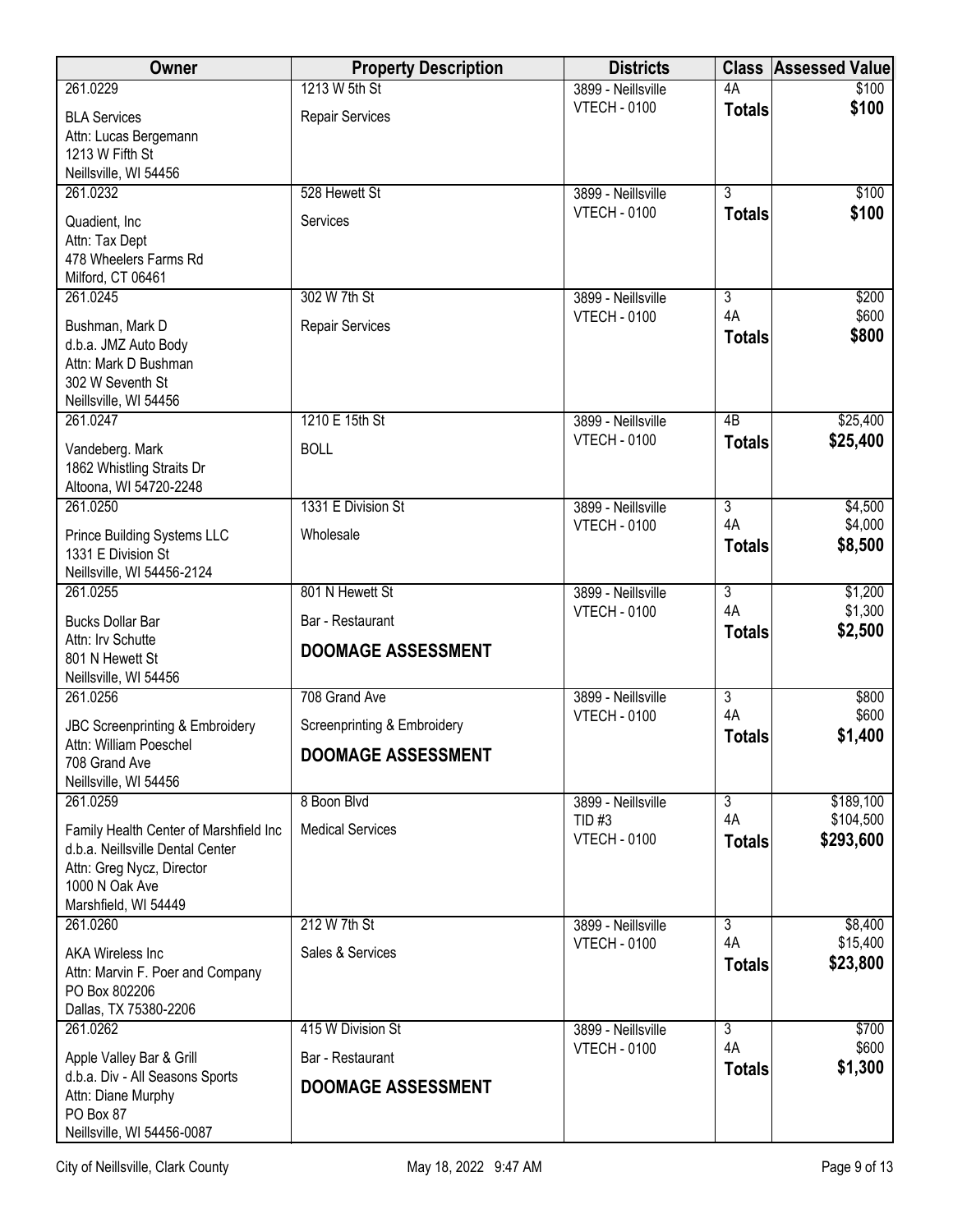| Owner                                                         | <b>Property Description</b> | <b>Districts</b>                          |                      | <b>Class Assessed Value</b> |
|---------------------------------------------------------------|-----------------------------|-------------------------------------------|----------------------|-----------------------------|
| 261.0264                                                      | (scattered)                 | 3899 - Neillsville                        |                      | \$6,000                     |
| Cobblestone Properties, LLC                                   | <b>Property Management</b>  | <b>VTECH - 0100</b>                       | <b>Totals</b>        | \$6,000                     |
| Attn: Denise L. Clough                                        |                             |                                           |                      |                             |
| 202 Mulligan Ln<br>Neillsville, WI 54456-2048                 |                             |                                           |                      |                             |
| 261.0268                                                      | 1002 Hewett St              | 3899 - Neillsville                        | $\overline{3}$       | \$200                       |
| Paramour Group LLC                                            | Booking Agency, etc.        | <b>VTECH - 0100</b>                       | 4A                   | \$900                       |
| Attn: Dean Swett                                              |                             |                                           | <b>Totals</b>        | \$1,100                     |
| 1002 Hewett St                                                | <b>DOOMAGE ASSESSMENT</b>   |                                           |                      |                             |
| Neillsville, WI 54456<br>261.0272                             | 216 Sunset PI               | 3899 - Neillsville                        |                      |                             |
|                                                               |                             | <b>TID #4</b>                             | <b>Totals</b>        |                             |
| GreatAmerica Financial Services Corp<br>625 1st St SE Ste 800 | Services                    | <b>VTECH - 0100</b>                       |                      |                             |
| Cedar Rapids, IA 52401                                        |                             |                                           |                      |                             |
| 261.0277                                                      | (scattered)                 | 3899 - Neillsville                        | $\overline{3}$       | \$5,200                     |
| Grayhawk Leasing, LLC                                         | Leasing                     | <b>VTECH - 0100</b>                       | <b>Totals</b>        | \$5,200                     |
| 1412 Main St                                                  |                             |                                           |                      |                             |
| <b>Suite 1500</b>                                             |                             |                                           |                      |                             |
| Dallas, TX 75202<br>261.0282                                  | (scattered)                 | 3899 - Neillsville                        | 3                    | \$500                       |
|                                                               |                             | <b>VTECH - 0100</b>                       | <b>Totals</b>        | \$500                       |
| The American Bottling Company<br>PO Box 1925                  | Leasing                     |                                           |                      |                             |
| Frisco, TX 75034                                              |                             |                                           |                      |                             |
| 261.0295                                                      | 404 E Division St           | 3899 - Neillsville                        | 4A                   | \$2,400                     |
| <b>GM-DI Leasing Corporation</b>                              | Leasing                     | <b>VTECH - 0100</b>                       | <b>Totals</b>        | \$2,400                     |
| Attn: Ryan PTS Dept 851                                       |                             |                                           |                      |                             |
| PO Box 460169<br>Houston, TX 77056                            |                             |                                           |                      |                             |
| 261.0297                                                      | 537 Hewett St               | 3899 - Neillsville                        | $\overline{3}$       | \$11,800                    |
| Lie, Qiu Feng                                                 | Restaurant                  | <b>VTECH - 0100</b>                       | 4A                   | \$200                       |
| d.b.a. King House Chinese Restaurant                          |                             |                                           | <b>Totals</b>        | \$12,000                    |
| 537 Hewett St                                                 |                             |                                           |                      |                             |
| Neillsville, WI 54456                                         |                             |                                           |                      |                             |
| 261.0299                                                      | 1115 W 4th St               | 3899 - Neillsville<br><b>VTECH - 0100</b> | $\overline{3}$<br>4A | \$2,500<br>\$2,000          |
| Abby Vans, Inc                                                | Transportation              |                                           | <b>Totals</b>        | \$4,500                     |
| Attn: Mark Jones<br>W5621 Todd Rd                             | <b>DOOMAGE ASSESSMENT</b>   |                                           |                      |                             |
| Neillsville, WI 54456                                         |                             |                                           |                      |                             |
| 261.0303                                                      | 700 E Division St           | 3899 - Neillsville                        | $\overline{3}$       | \$2,300                     |
| Century 21                                                    | <b>Real Estate</b>          | <b>VTECH - 0100</b>                       | 4A                   | \$2,300<br>\$4,600          |
| Attn: Rita Blenker                                            |                             |                                           | <b>Totals</b>        |                             |
| 1643 N Central Ave<br>Marshfield, WI 54449                    |                             |                                           |                      |                             |
| 261.0305                                                      | 211 E Division St           | 3899 - Neillsville                        | 4A                   | \$900                       |
| <b>First Weber Realtors</b>                                   | <b>Real Estate</b>          | <b>VTECH - 0100</b>                       | <b>Totals</b>        | \$900                       |
| 211 E Division                                                |                             |                                           |                      |                             |
| Neillsville, WI 54456                                         | <b>DOOMAGE ASSESSMENT</b>   |                                           |                      |                             |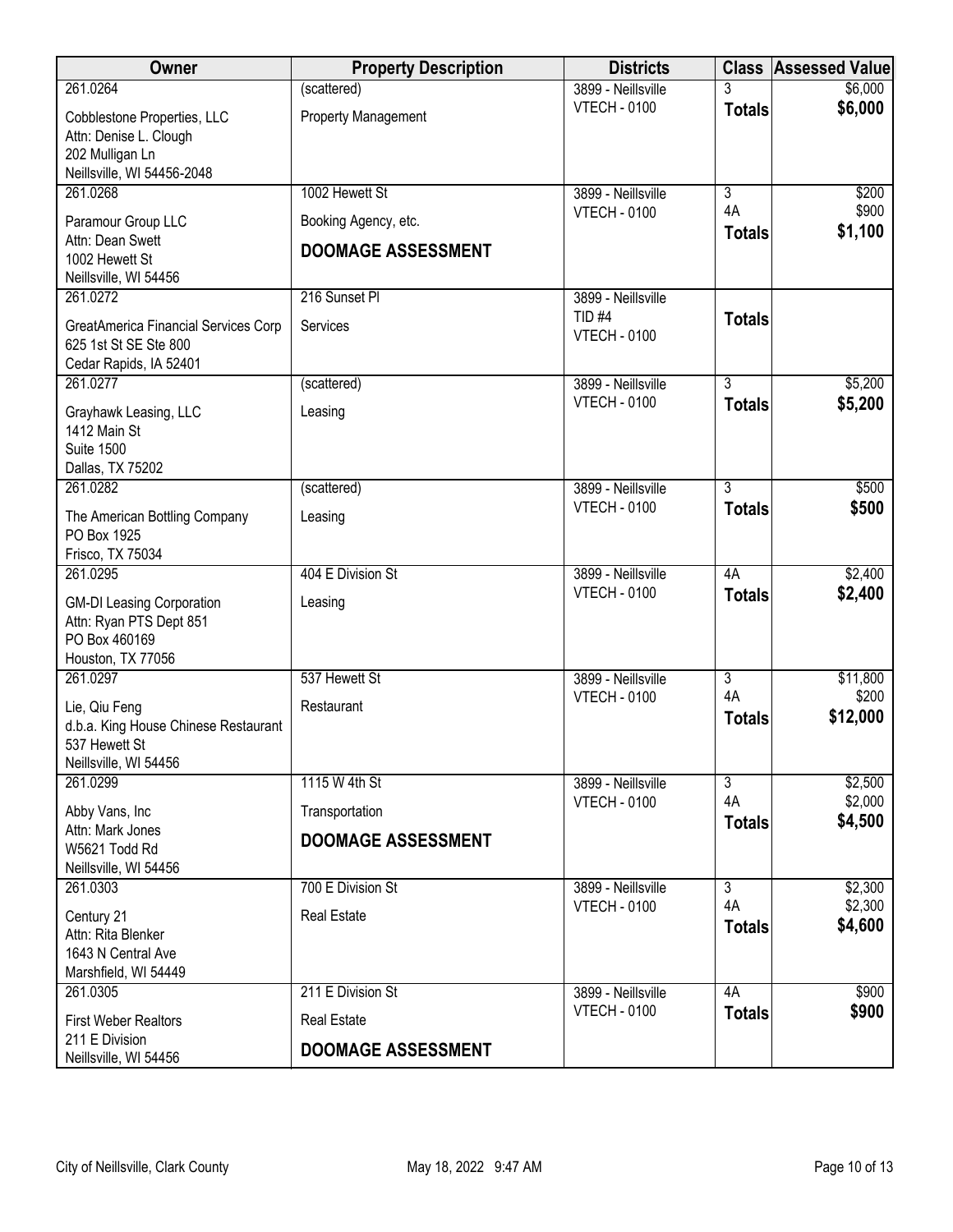| Owner                                                                                                             | <b>Property Description</b> | <b>Districts</b>              |                     | <b>Class Assessed Value</b> |
|-------------------------------------------------------------------------------------------------------------------|-----------------------------|-------------------------------|---------------------|-----------------------------|
| 261.0311                                                                                                          | 111 E Division St           | 3899 - Neillsville            |                     | \$500                       |
| American Greeting Corporation<br>Attn: Tax Dept<br>One American Blvd<br>Cleveland, OH 44145                       | Services                    | <b>VTECH - 0100</b>           | <b>Totals</b>       | \$500                       |
| 261.0313                                                                                                          | 432 Hewett St               | 3899 - Neillsville            | $\overline{3}$      | \$2,400                     |
| <b>Christie Country Quilts</b><br>Attn: Kristine Boon & Brenda Boon                                               | Quilt & Fabric Shop         | <b>VTECH - 0100</b>           | 4A<br><b>Totals</b> | \$900<br>\$3,300            |
| 432 Hewett St<br>Neillsville, WI 54456                                                                            | <b>DOOMAGE ASSESSMENT</b>   |                               |                     |                             |
| 261.0314                                                                                                          | 133 E 5th St                | 3899 - Neillsville            | 4A                  | \$800                       |
| <b>Clark Trophies</b>                                                                                             | Services                    | <b>VTECH - 0100</b>           | <b>Totals</b>       | \$800                       |
| Attn: Mark Meyer<br>PO Box 246<br>Owen, WI 54460                                                                  | <b>DOOMAGE ASSESSMENT</b>   |                               |                     |                             |
| 261.0315                                                                                                          | 538 Hewett St               | 3899 - Neillsville            | $\overline{3}$      | \$800                       |
| Egland Enterprises, LLC<br>209 Clay St<br>Neillsville, WI 54456                                                   | Services                    | <b>VTECH - 0100</b>           | 4A<br><b>Totals</b> | \$100<br>\$900              |
| 261.0322                                                                                                          | 400 Hewett St               | 3899 - Neillsville            | 4A                  | \$100                       |
| Nelson, Michelle<br>Attn: Michelle Nelson<br>400 Hewett St Ste 104<br>Neillsville, WI 54456                       | Salon                       | <b>VTECH - 0100</b>           | <b>Totals</b>       | \$100                       |
| 261.0323                                                                                                          | 134 W 5th St                | 3899 - Neillsville            | 4A                  | \$100                       |
| Over The Top Roofing & Siding Inc<br>Attn: Paul Elmhorst                                                          | Construction                | <b>VTECH - 0100</b>           | <b>Totals</b>       | \$100                       |
| PO Box 346<br>Neillsville, WI 54456                                                                               | <b>DOOMAGE ASSESSMENT</b>   |                               |                     |                             |
| 261.0326                                                                                                          | (scattered)                 | 3899 - Neillsville            | 4A                  | \$200                       |
| Amerigas Propane LP                                                                                               | Leasing                     | <b>VTECH - 0100</b>           | <b>Totals</b>       | \$200                       |
| PO Box 798<br>Valley Forge, PA 19482                                                                              |                             |                               |                     |                             |
| 261.0327                                                                                                          | 541 Hewett St               | 3899 - Neillsville            | $\overline{3}$      | \$1,000                     |
| Nature's Intentions                                                                                               | Health food store           | <b>VTECH - 0100</b>           | 4A<br><b>Totals</b> | \$300<br>\$1,300            |
| Attn: Dakota Wynn<br>541 Hewett St                                                                                |                             |                               |                     |                             |
| Neillsville, WI 54456                                                                                             |                             |                               |                     |                             |
| 261.0328                                                                                                          | 7 Tiff Ave                  | 3899 - Neillsville            | $\overline{3}$      | \$2,500                     |
| De Lage Landen Financial Services, Inc<br>Attn: Corporate Tax Dept<br>1111 Old Eagle School Rd<br>Wayne, PA 19087 | Leasing                     | TID #2<br><b>VTECH - 0100</b> | <b>Totals</b>       | \$2,500                     |
| 261.0331                                                                                                          | (scattered)                 | 3899 - Neillsville            | $\overline{3}$      | \$1,300                     |
| NuCO2 Supply, LLC<br>Attn: Tax Dept<br>10 Riverview Dr<br>Danbury, CT 06810                                       | Leasing                     | <b>VTECH - 0100</b>           | <b>Totals</b>       | \$1,300                     |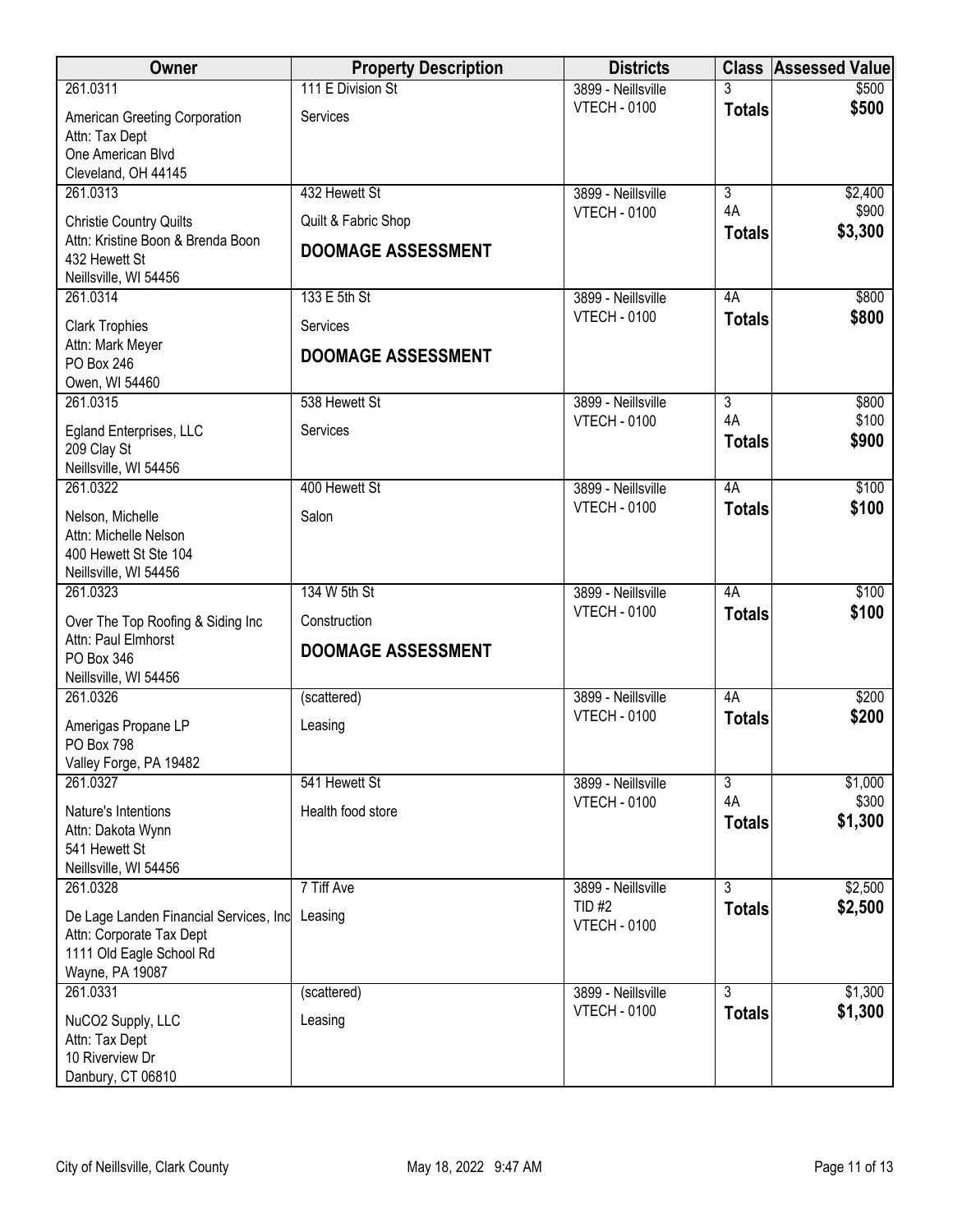| <b>Owner</b>                                                                                     | <b>Property Description</b> | <b>Districts</b>    | <b>Class</b>        | <b>Assessed Value</b> |
|--------------------------------------------------------------------------------------------------|-----------------------------|---------------------|---------------------|-----------------------|
| 261.0333                                                                                         | 110 E Division St           | 3899 - Neillsville  | 4A                  | \$300                 |
| Redbox Automated Retail, LLC<br>PO Box 72210<br>Phoenix, AZ 85050                                | Services                    | <b>VTECH - 0100</b> | <b>Totals</b>       | \$300                 |
| 261.0334                                                                                         | (scattered)                 | 3899 - Neillsville  | $\overline{3}$      | \$2,200               |
| Wabasha Leasing LLC<br>PO Box 80615                                                              | Leasing                     | <b>VTECH - 0100</b> | <b>Totals</b>       | \$2,200               |
| Indianapolis, IN 46280                                                                           | <b>DOOMAGE ASSESSMENT</b>   |                     |                     |                       |
| 261.0338                                                                                         | 238 W 5th St                | 3899 - Neillsville  | $\overline{3}$      | \$1,800               |
| Hallmark Marketing Company LLC<br>Attn: Tax 407<br>PO Box 419479<br>Kansas City, MO 64141-6479   | Services                    | <b>VTECH - 0100</b> | <b>Totals</b>       | \$1,800               |
| 261.0340                                                                                         | 238 W 5th St                | 3899 - Neillsville  | $\overline{3}$      | \$200                 |
| National Entertainment Network Inc<br>246 S Taylor Ave #200<br>Louisville, CO 80027              | Amusement & Vending         | <b>VTECH - 0100</b> | <b>Totals</b>       | \$200                 |
| 261.0341                                                                                         | 1031 E Division St          | 3899 - Neillsville  | $\overline{3}$      | \$400                 |
| State Farm Mutual Automobile Insurance<br>Co                                                     | Sales                       | <b>VTECH - 0100</b> | <b>Totals</b>       | \$400                 |
| Attn: Tax & Compliance Property Tax<br>PO Box 2155<br>Bloomington, IL 61702                      |                             |                     |                     |                       |
| 261.0342                                                                                         | 534 Hewett St               | 3899 - Neillsville  | 3                   | \$300                 |
| Grit Nutrition, LLC<br>Attn: Lindsey Stump<br>N10486State Highway 73<br>Greenwood, WI 54437-8365 | Healthy Smoothy Bar         | <b>VTECH - 0100</b> | 4A<br><b>Totals</b> | \$3,500<br>\$3,800    |
| 261.0343                                                                                         | 517 Hewett St               | 3899 - Neillsville  | $\overline{3}$      | \$1,600               |
| Home Grown Goods Company LLC<br>Attn: Mary Miller<br>517 Hewett St<br>Neillsville, WI 54456      | Retail                      | <b>VTECH - 0100</b> | 4A<br><b>Totals</b> | \$400<br>\$2,000      |
| 261.0345                                                                                         | 1105 E Division St          | 3899 - Neillsville  | $\overline{3}$      | \$1,100               |
| Dr. Sheikh's Private Medical Clinic<br>1105 E Division St<br>Neillsville, WI 54456               | <b>Medical Services</b>     | <b>VTECH - 0100</b> | 4A<br><b>Totals</b> | \$500<br>\$1,600      |
| 261.0346                                                                                         | 113 W Division St           | 3899 - Neillsville  | $\overline{3}$      | \$13,500              |
| <b>Simplicity Credit Union</b><br>222 E Upham St<br>Marshfield, WI 54449                         | Bank                        | <b>VTECH - 0100</b> | <b>Totals</b>       | \$13,500              |
| 261.0352                                                                                         | (scattered)                 | 3899 - Neillsville  | 4A                  | \$5,400               |
| Lamar Advertising of Central Wisconsin                                                           | <b>Outdoor Advertising</b>  | <b>VTECH - 0100</b> | <b>Totals</b>       | \$5,400               |
| PO Box 66338<br>Baton Rouge, LA 70896                                                            | <b>DOOMAGE ASSESSMENT</b>   |                     |                     |                       |